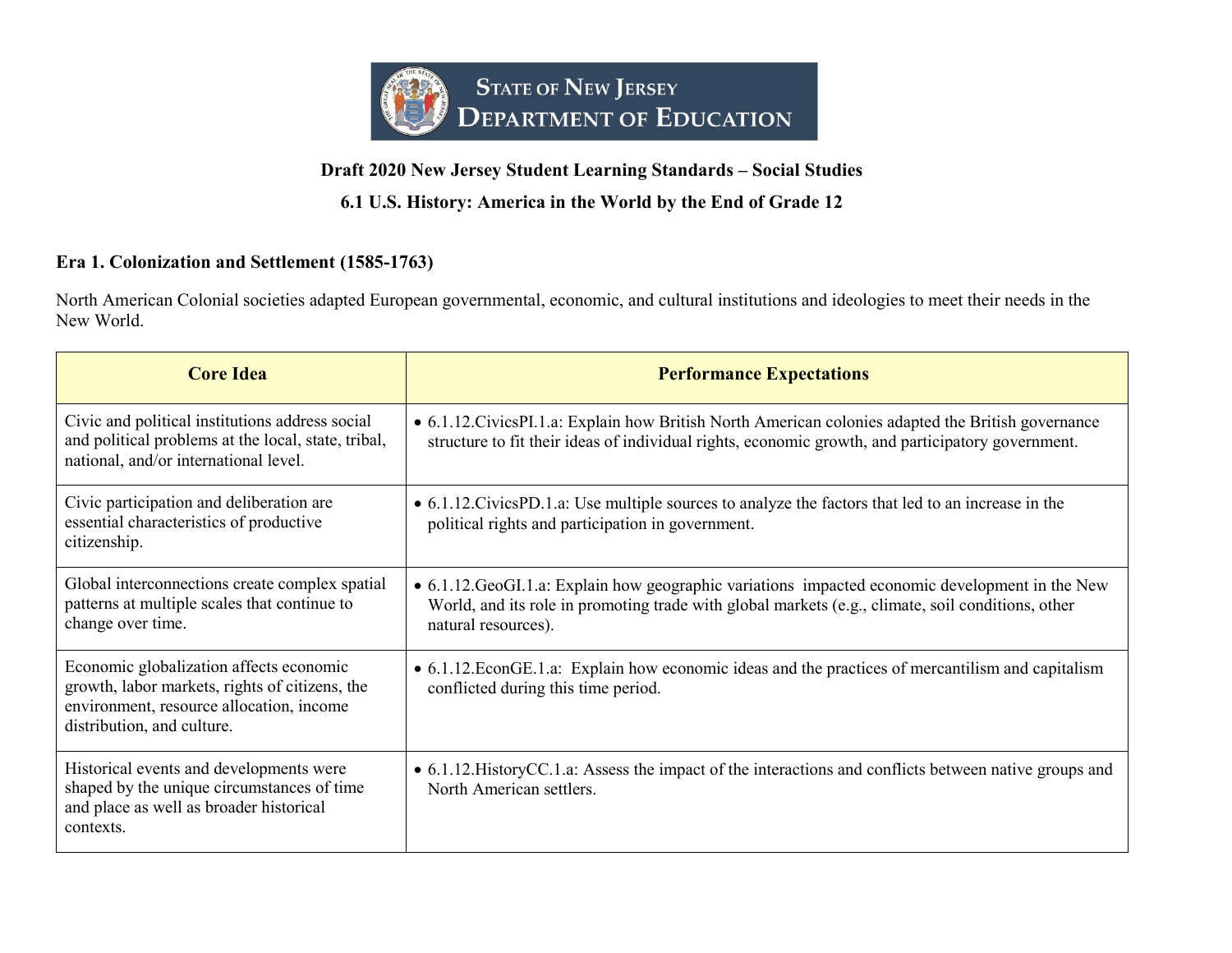#### **Era 2. Revolution and the New Nation (1754-1820s)**

The war for independence was the result of growing ideological, political, geographic, economic, and religious tensions resulting from Britain's centralization policies and practices. The United States Constitution and Bill of Rights were designed to provide a framework for the American system of government, while also protecting individual rights. Debates about individual rights, states' rights, and federal power shaped the development of the political institutions and practices of the new Republic.

| <b>Core Idea</b>                                                                                                                                                                                                                        | <b>Performance Expectations</b>                                                                                                                                                                                                                                                                                                                                                                                                                                   |
|-----------------------------------------------------------------------------------------------------------------------------------------------------------------------------------------------------------------------------------------|-------------------------------------------------------------------------------------------------------------------------------------------------------------------------------------------------------------------------------------------------------------------------------------------------------------------------------------------------------------------------------------------------------------------------------------------------------------------|
| Constitutions, laws, treaties, and international<br>agreements are created to maintain national<br>and international order.                                                                                                             | • 6.1.12. Civics PI.2.a: Prepare and articulate a point of view about the importance of individual rights,<br>separation of powers, and governmental structure in New Jersey's 1776 constitution and the United<br><b>States Constitution.</b><br>• 6.1.12. Civics PI.2.b: Examine the emergence of early political parties and their views on centralized<br>government and foreign affairs and compare these positions with those of today's political parties. |
| Civic deliberation requires civic dispositions,<br>attentiveness to multiple perspectives,<br>and understanding diverse perspectives.                                                                                                   | • 6.1.12. Civics PD.2.a: Compare and contrast the arguments of Federalists and Anti-Federalists<br>during the ratification debates and assess their continuing relevance.                                                                                                                                                                                                                                                                                         |
| Historical, contemporary, and emerging<br>processes, rules, laws, and policies address a<br>variety of civic issues and are modified as<br>societies change in an effort to promote the<br>common good and protecting citizens' rights. | • 6.1.12. Civics PR.2.a: Use primary sources to explain how judicial review made the Supreme Court<br>an influential branch of government and construct an argument regarding the continuing impact of<br>the Supreme Court today.                                                                                                                                                                                                                                |
| Demographic shifts and migration patterns<br>both influence and are impacted by social,<br>economic, and political systems.                                                                                                             | • 6.1.12. GeoPP.2.a: Analyze how the United States has attempted to account for regional differences<br>while also striving to create an American identity.<br>• 6.1.12. GeoPP.2.b: Use multiple sources to evaluate the effectiveness of the Northwest Ordinance in<br>resolving disputes over Western lands and the expansion of slavery.                                                                                                                       |
| Governments affect both public and private<br>markets through regulation, taxation, budget<br>allocations, subsidies, tariffs, price regulation,<br>and policies that increase or reduce production<br>possibilities.                   | • 6.1.12. EconEM.2.a: Explain how the United States economy emerged from British mercantilism.<br>• 6.1.12. Econ EM.2.b: Assess the effectiveness of the new state and national governments attempts to<br>respond to economic challenges including domestic (e.g., inflation, debt) and foreign trade policy<br>issues.                                                                                                                                          |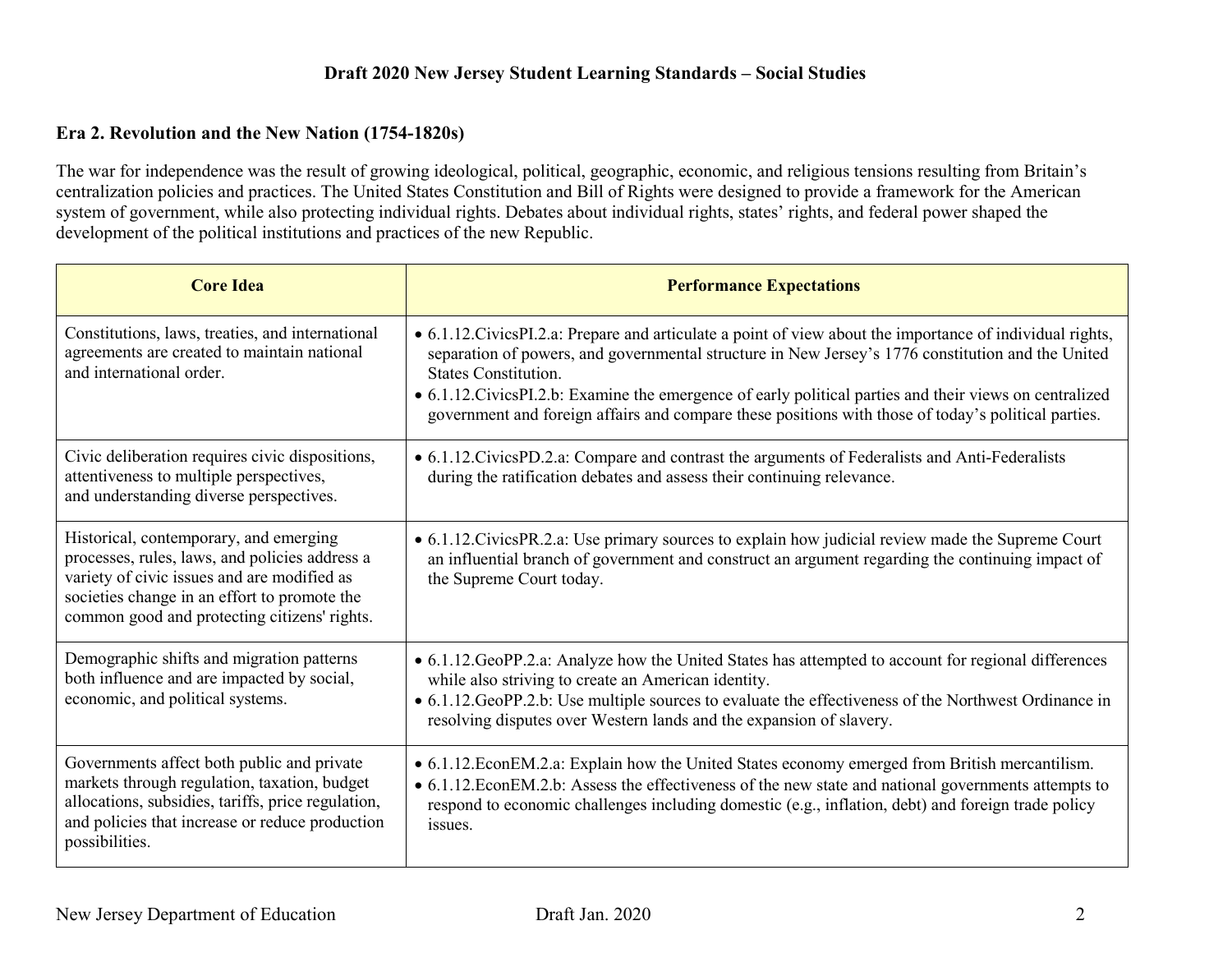| <b>Core Idea</b>                                                                                                                        | <b>Performance Expectations</b>                                                                                                                                                                                                                                                                                                                                                                                                                                                                                                                                                                                                                                                             |
|-----------------------------------------------------------------------------------------------------------------------------------------|---------------------------------------------------------------------------------------------------------------------------------------------------------------------------------------------------------------------------------------------------------------------------------------------------------------------------------------------------------------------------------------------------------------------------------------------------------------------------------------------------------------------------------------------------------------------------------------------------------------------------------------------------------------------------------------------|
| Resources impact what is produced and<br>employment opportunities.                                                                      | • Analyze how technological developments transformed the economy, created international markets,<br>and affected the environment in New Jersey and the nation.                                                                                                                                                                                                                                                                                                                                                                                                                                                                                                                              |
| Chronological sequencing serves as a tool for<br>analyzing past and present events.                                                     | • 6.1.12. History CC.2.a: Create a timeline that relates events in Europe to the development of<br>American trade and American foreign and domestic policies.<br>• 6.1.12. History CC.2.b: Assess the importance of the intellectual origins of the Foundational<br>Documents and assess their importance on the spread of democracy around the world (i.e.,<br>Declaration of Independence, the Constitution, and Bill of Rights).                                                                                                                                                                                                                                                         |
| To better understand the historical perspective,<br>one must consider historical context.                                               | • 6.1.12. History UP.2.a: Using primary sources, describe the perspectives of African Americans,<br>Native Americans, and women during the American Revolution and assess the contributions of<br>each group on the outcome of the war.<br>• 6.1.12. History UP.2.b: Analyze the impact and contributions of African American leaders and<br>institutions in the development and activities of black communities in the North and South before<br>and after the Civil War.<br>• 6.1.12. History UP.2.c: Explain why American ideals put forth in the Constitution have been denied<br>to different groups of people throughout time (i.e., due process, rule of law and individual rights). |
| Historical sources and evidence provide an<br>understanding of different points of view about<br>historical events.                     | • 6.1.12. HistorySE.2.a: Construct responses to arguments in support of new rights and roles for<br>women and for arguments explaining the reasons against them.                                                                                                                                                                                                                                                                                                                                                                                                                                                                                                                            |
| Evidence from multiple relevant historical<br>sources and interpretations can be used to<br>develop a reasoned argument about the past. | • 6.1.12. History CA.2.a: Research multiple perspectives to explain the struggle to create an American<br>identity.                                                                                                                                                                                                                                                                                                                                                                                                                                                                                                                                                                         |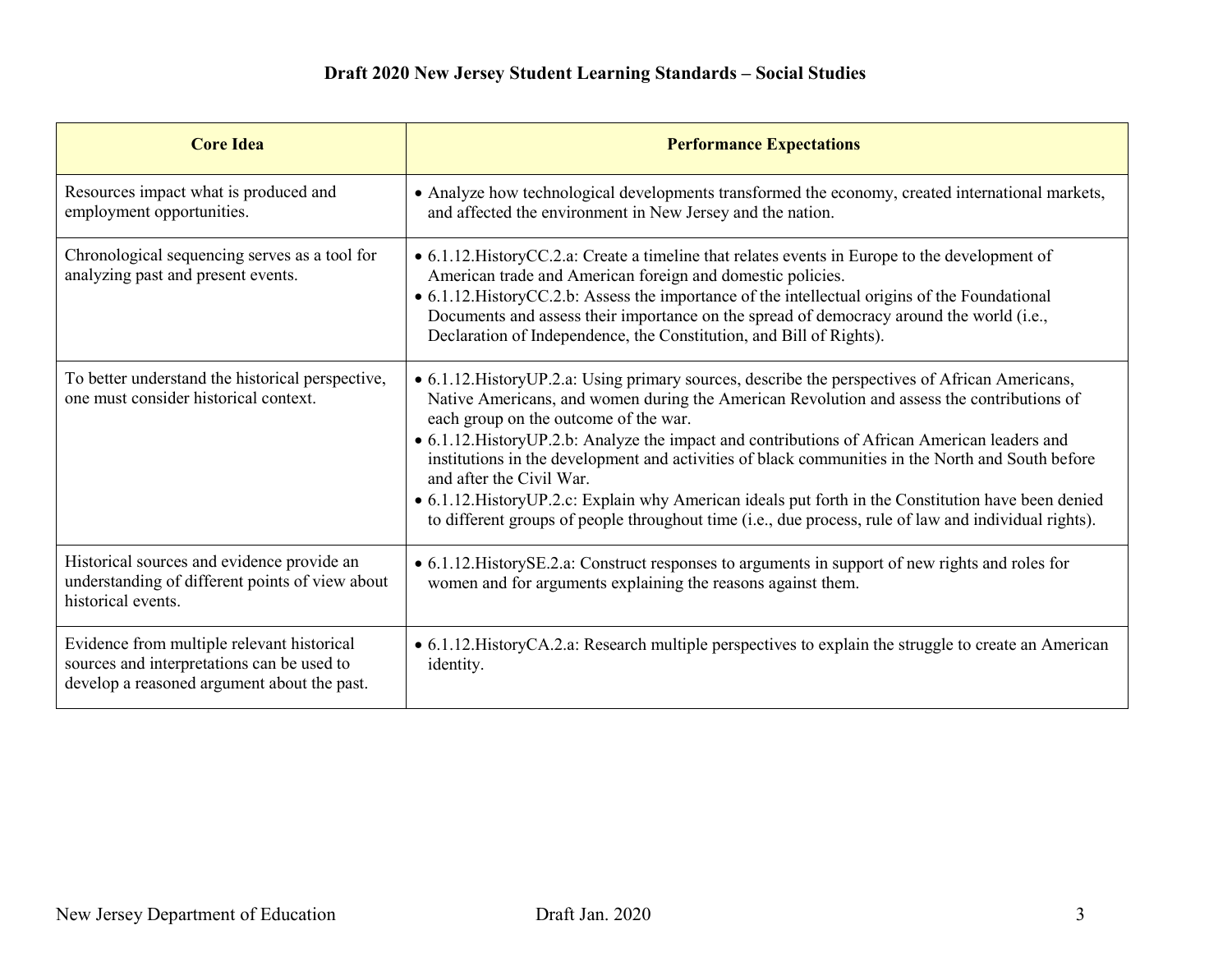#### **Era 3. Expansion and Reform (1801-1861)**

Multiple political, social, and economic factors caused American territorial expansion. The rapid expansion and transformation of the American economy contributed to regional tensions, social reform, political compromises, and an expansion of democratic practices.

| <b>Core Idea</b>                                                                                                                                                                                  | <b>Performance Expectations</b>                                                                                                                                                                                                                                                                                                                                                                                                                                                                                                                                                                |
|---------------------------------------------------------------------------------------------------------------------------------------------------------------------------------------------------|------------------------------------------------------------------------------------------------------------------------------------------------------------------------------------------------------------------------------------------------------------------------------------------------------------------------------------------------------------------------------------------------------------------------------------------------------------------------------------------------------------------------------------------------------------------------------------------------|
| Civic and political institutions address social<br>and political problems at the local, state, tribal,<br>national, and/or international level.                                                   | • 6.1.12. Civics PI.3.a: Analyze primary and secondary sources to determine the extent to which local<br>and state issues, publications, and the rise of interest group and party politics impacted the<br>development of democratic institutions and practices.<br>• 6.1.12. Civics. PI.3.b: Describe how the Supreme Court increased the power of the national<br>government and promoted national economic growth during this era.                                                                                                                                                          |
| Social and political systems throughout time<br>have promoted and denied civic virtues and<br>democratic principles.                                                                              | • 6.1.12. Civics DP.3.a: Compare and contrast the successes and failures of political and social reform<br>movements in New Jersey and the nation during the Antebellum period (i.e., the 1844 State<br>Constitution, abolition, women's rights, and temperance).<br>• 6.1.12. History DP.3.b: Judge the fairness of government treaties, policies, and actions that resulted<br>in Native American migration and removal.<br>• 6.1.12. History DP.3.c: Examine the origins of the antislavery movement and the impact of<br>particular events, such as the Amistad decision, on the movement. |
| Maps, satellite images, photographs, and other<br>representations to explain relationships between<br>the locations of places and regions, and changes<br>in their environmental characteristics. | • 6.1.12. GeoSV.3.a: Evaluate the impact of Western settlement on the expansion of United States<br>political boundaries.                                                                                                                                                                                                                                                                                                                                                                                                                                                                      |
| Resources impact what is produced and<br>employment opportunities.                                                                                                                                | • 6.1.12. EconET.3.a: Relate the wealth of natural resources to the economic development of the<br>United States and to the quality of life of individuals.                                                                                                                                                                                                                                                                                                                                                                                                                                    |
| Economic globalization affects economic<br>growth, labor markets, rights of citizens, the<br>environment, resource allocation, income<br>distribution, and culture.                               | • 6.1.12. EconGE.3.a: Analyze how technological developments transformed the economy, created<br>international markets, and affected the environment in New Jersey and the nation.                                                                                                                                                                                                                                                                                                                                                                                                             |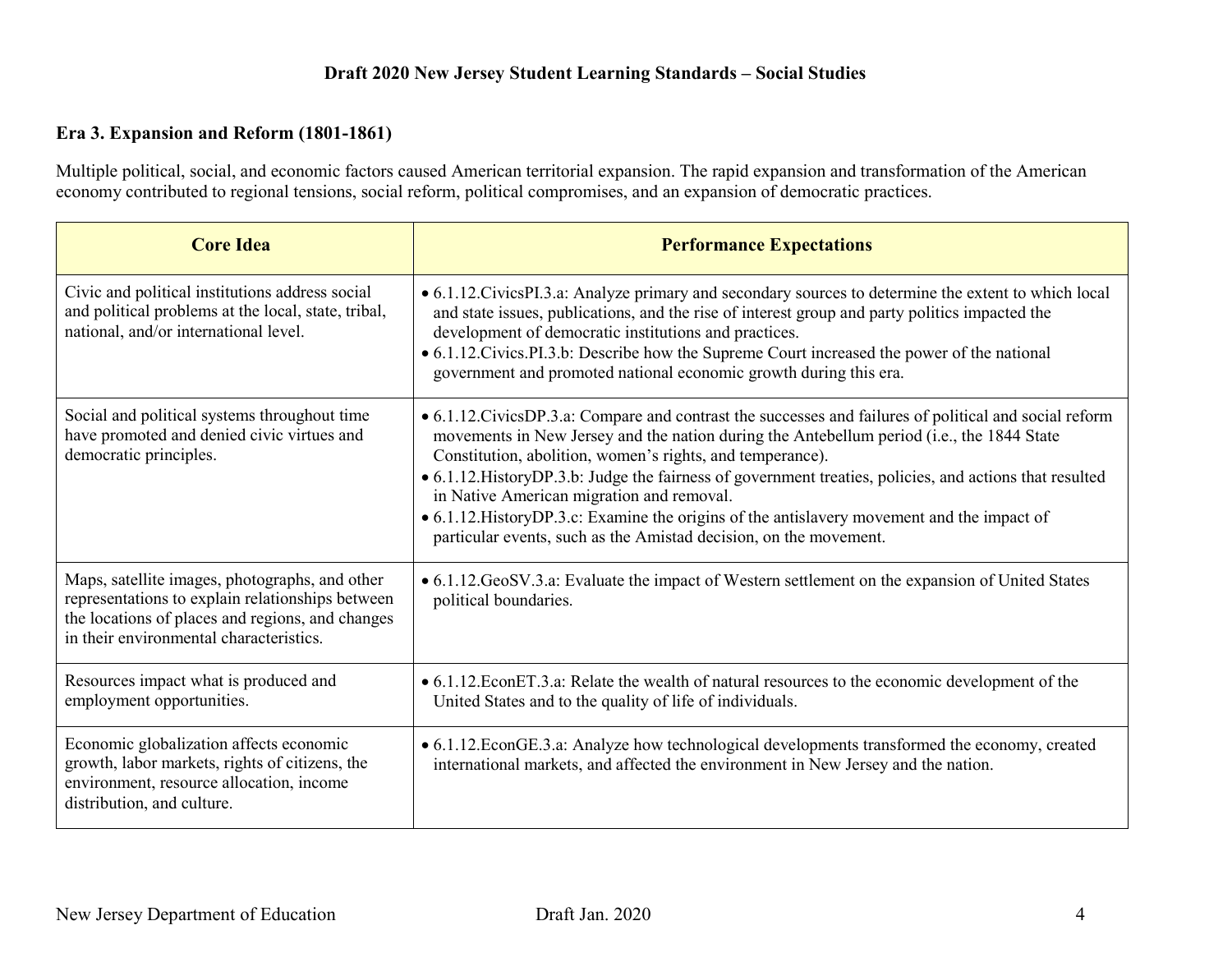| <b>Core Idea</b>                                                                                                                           | <b>Performance Expectations</b>                                                                                                                                                                                                                                                                                                                                                                                                                                        |
|--------------------------------------------------------------------------------------------------------------------------------------------|------------------------------------------------------------------------------------------------------------------------------------------------------------------------------------------------------------------------------------------------------------------------------------------------------------------------------------------------------------------------------------------------------------------------------------------------------------------------|
| Advancements in technology and investments in<br>capital goods and human capital increase<br>economic growth and standards of living.      | • 6.1.12. EconNE.5.a: Evaluate the impact of education in improving economic opportunities and in<br>the development of responsible citizens.                                                                                                                                                                                                                                                                                                                          |
| To better understand the historical perspective,<br>one must consider historical context.                                                  | • 6.1.12. History UP.3.a: Determine how expansion created opportunities for some and hardships for<br>others by considering multiple perspectives over different time periods, e.g. Native<br>American/European, Native American/White settlers, American/Latin American, American/Asian.                                                                                                                                                                              |
| Complex interacting factors influence people's<br>perspective.                                                                             | • 6.1.12. History UP.3.b: Examine a variety of sources from multiple perspectives on slavery and<br>evaluate the claims used to justify the arguments.                                                                                                                                                                                                                                                                                                                 |
| Evidence from multiple relevant historical<br>sources and interpretations can be used to<br>develop a reasoned argument about the past.    | • 6.1.12. History CA.3.a: Use evidence to demonstrate how states' rights (i.e., Nullification) and<br>sectional interests influenced party politics and shaped national policies (i.e., the Missouri<br>Compromise and the Compromise of 1850).<br>• 6.1.12. History CA.3.b: Use primary sources representing multiple perspectives to explain the<br>impact of immigration on American society and the economy and the various responses to<br>increased immigration. |
| Historical events and developments were shaped<br>by the unique circumstances of time and place as<br>well as broader historical contexts. | • 6.1.12. History CC.3.a: Judge the fairness of government treaties, policies, and actions that resulted<br>in Native American migration and removal.<br>• 6.1.12. History CC.3.b: Evaluate the role of religion, music, literature, and media in shaping<br>contemporary American culture over different time periods.                                                                                                                                                |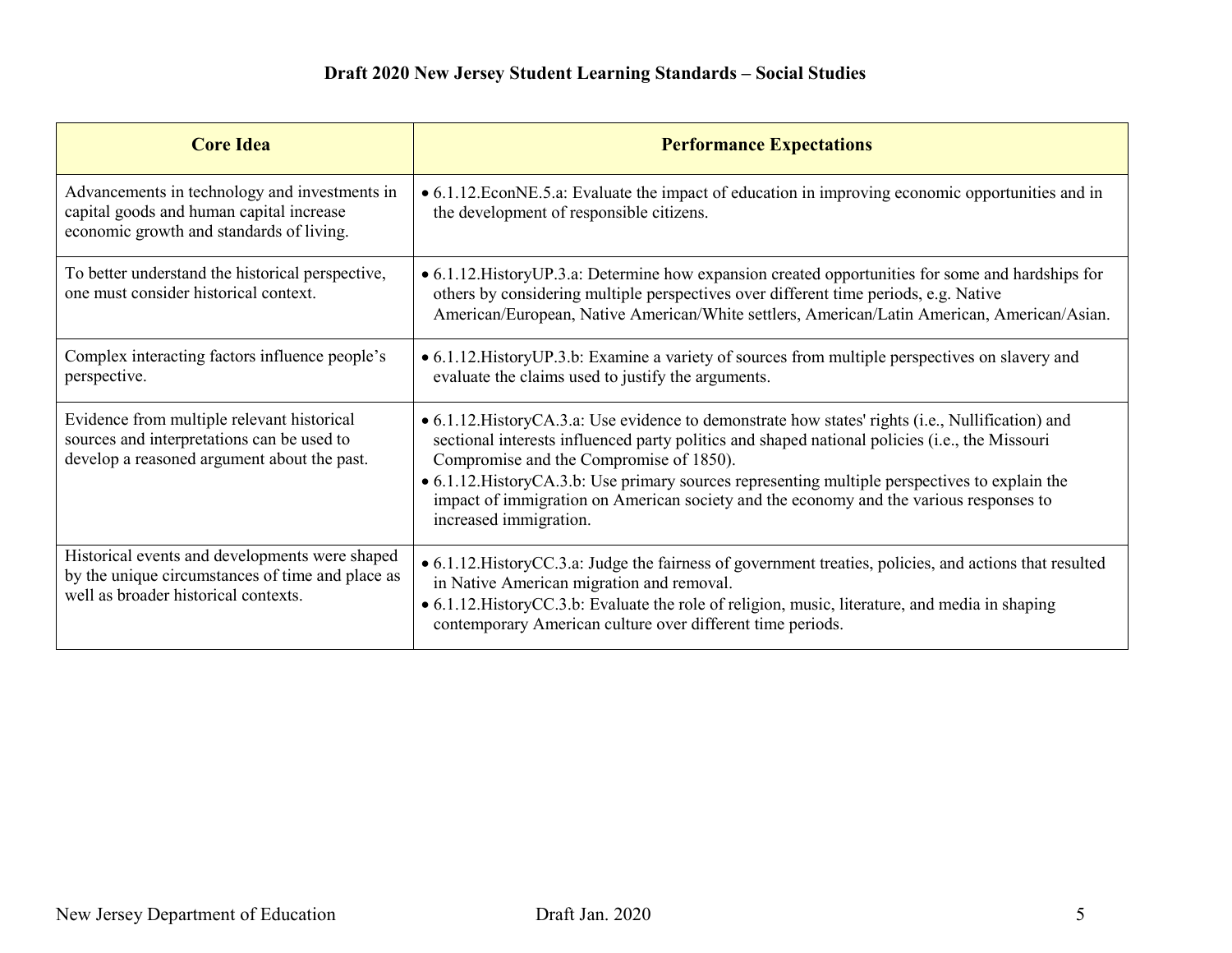#### **Era 4. Civil War and Reconstruction (1850-1877)**

The Civil War was caused by ideological, economic, and political differences about the future course of the nation. Efforts to reunite the country through Reconstruction were contested, resisted, and had long-term consequences.

| <b>Core Idea</b>                                                                                                                                                                                                                          | <b>Performance Expectations</b>                                                                                                                                                                                                                                                                                                                                                                                                                                                                              |
|-------------------------------------------------------------------------------------------------------------------------------------------------------------------------------------------------------------------------------------------|--------------------------------------------------------------------------------------------------------------------------------------------------------------------------------------------------------------------------------------------------------------------------------------------------------------------------------------------------------------------------------------------------------------------------------------------------------------------------------------------------------------|
| Democratic principles of rights, equality and<br>freedom are commonly expressed in fundamental<br>documents, values, laws, and practices.                                                                                                 | • 6.1.12. Civics DP.4.a: Compare and contrast historians' interpretations of the impact of the 13th,<br>14th, and 15th Amendments on African American's ability to participate in influencing<br>governmental policies.<br>• 6.1.12. Civics DP.4.b: Analyze how ideas found in key documents contributed to demanding<br>equality for all (i.e., the Declaration of Independence, the Seneca Falls Declaration of Sentiments<br>and Resolutions, the Emancipation Proclamation, and the Gettysburg Address). |
| Historical, contemporary, and emerging<br>processes, rules, laws, and policies address a<br>variety of civic issues and are modified as<br>societies change in an effort to promote the<br>common good and protecting citizens' rights. . | • 6.1.12. Civics PR.4.a: Draw from multiple sources to explain the ways in which prevailing<br>attitudes, socioeconomic factors, and government actions (i.e., the Fugitive Slave Act and Dred<br>Scott Decision) in the North and South (i.e., Secession) led to the Civil War.                                                                                                                                                                                                                             |
| Maps, satellite images, photographs, and other<br>representations can be used to explain<br>relationships between the locations of places<br>and regions, and changes in their environmental<br>characteristics.                          | • 6.1.12. GeoSV.4.a: Use maps and primary sources to describe the impact geography had on<br>military, political, and economic decisions during the civil war.                                                                                                                                                                                                                                                                                                                                               |
| Demographic shifts and migration patterns both<br>influence and are impacted by social, economic,<br>and political systems.                                                                                                               | • 6.1.12. GeoPP.4.a: Use evidence to demonstrate the impact of population shifts and migration<br>patterns during the Reconstruction period.                                                                                                                                                                                                                                                                                                                                                                 |
| Resources impact what is produced and<br>employment opportunities.                                                                                                                                                                        | • 6.1.12. EconET.4.a: Assess the role that economics played in enabling the North and South to<br>wage war.                                                                                                                                                                                                                                                                                                                                                                                                  |
| Advancements in technology and investments in<br>capital goods and human capital increase<br>economic growth and standards of living.                                                                                                     | • 6.1.12. EconNE.4.a: Compare and contrast the immediate and long-term effects of the Civil War<br>on the economies of the North and South.                                                                                                                                                                                                                                                                                                                                                                  |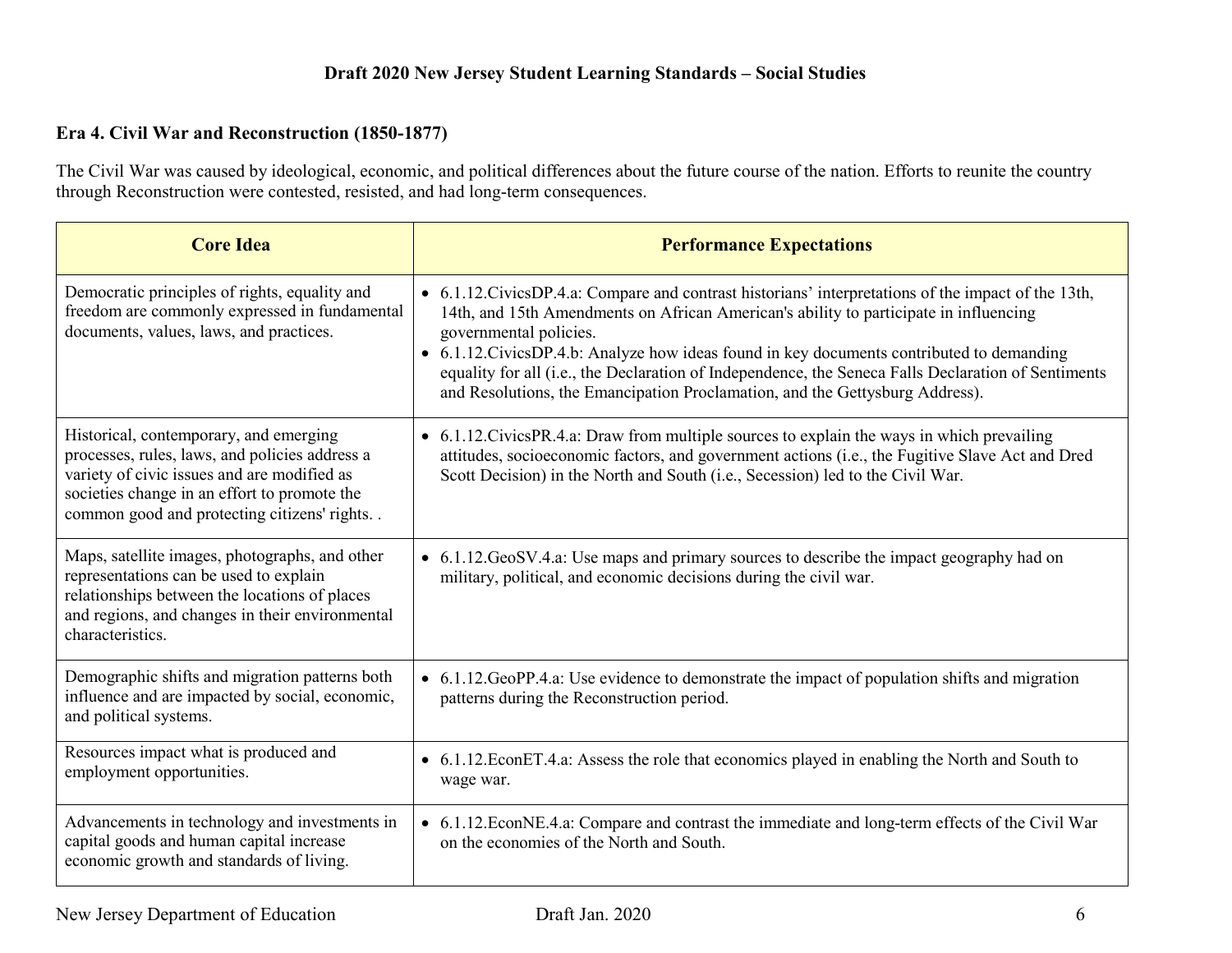| <b>Core Idea</b>                                                                                                                                                          | <b>Performance Expectations</b>                                                                                                                                                                                                              |
|---------------------------------------------------------------------------------------------------------------------------------------------------------------------------|----------------------------------------------------------------------------------------------------------------------------------------------------------------------------------------------------------------------------------------------|
| There are multiple and complex causes and<br>effects of events from the past.                                                                                             | • 6.1.12. History CC.4.a: Analyze the extent of change in the relationship between the national and<br>state governments as a result of the Civil War and the 13th, 14th, and 15th Amendments during<br>the 19th century.                    |
| To better understand the historical perspective,<br>one must consider historical context.                                                                                 | • 6.1.12. History UP.4.a: Relate conflicting political, economic, social, and sectional perspectives on<br>Reconstruction to the resistance of some Southern individuals and states.                                                         |
| Complex interacting factors influence people's<br>perspective.                                                                                                            | • 6.1.12. History UP.4.b: Use primary sources to compare and contrast the experiences of African<br>Americans who lived in Union and Confederate states before and during the Civil War.                                                     |
| Understanding the interrelated patterns of<br>change by examining multiple events allows for<br>a clearer understanding of the significance of<br>individuals and groups. | • 6.1.12. History CC.4.b: Compare and contrast the impact of the American Civil War with the<br>impact of a past or current civil war in another country in terms of the consequences of costs,<br>reconstruction, people's lives, and work. |
| Evidence from multiple relevant historical<br>sources and interpretations can be used to<br>develop a reasoned argument about the past.                                   | • 6.1.12. History CA.4.c: Analyze the debate about how to reunite the country and determine the<br>extent to which enacted Reconstruction policies achieved their goals.                                                                     |

## **Era 5. The Development of the Industrial United States (1870-1900)**

Technological developments and unregulated business practices revolutionized transportation, manufacturing, and consumption, and changed the daily lives of Americans. The Industrial Revolution and immigration had a powerful impact on labor relations, urbanization, the environment, cultural values, and created tensions between ethnic and social groups.

| <b>Core Idea</b>                             | <b>Performance Expectations</b>                                                                      |
|----------------------------------------------|------------------------------------------------------------------------------------------------------|
| Social and political systems throughout time | • 6.1.12. Civics DP.5.a: Analyze the effectiveness of governmental policies and of actions by groups |
| have promoted and denied civic virtues and   | and individuals to address discrimination against new immigrants, Native Americans, and African      |
| democratic principles.                       | Americans.                                                                                           |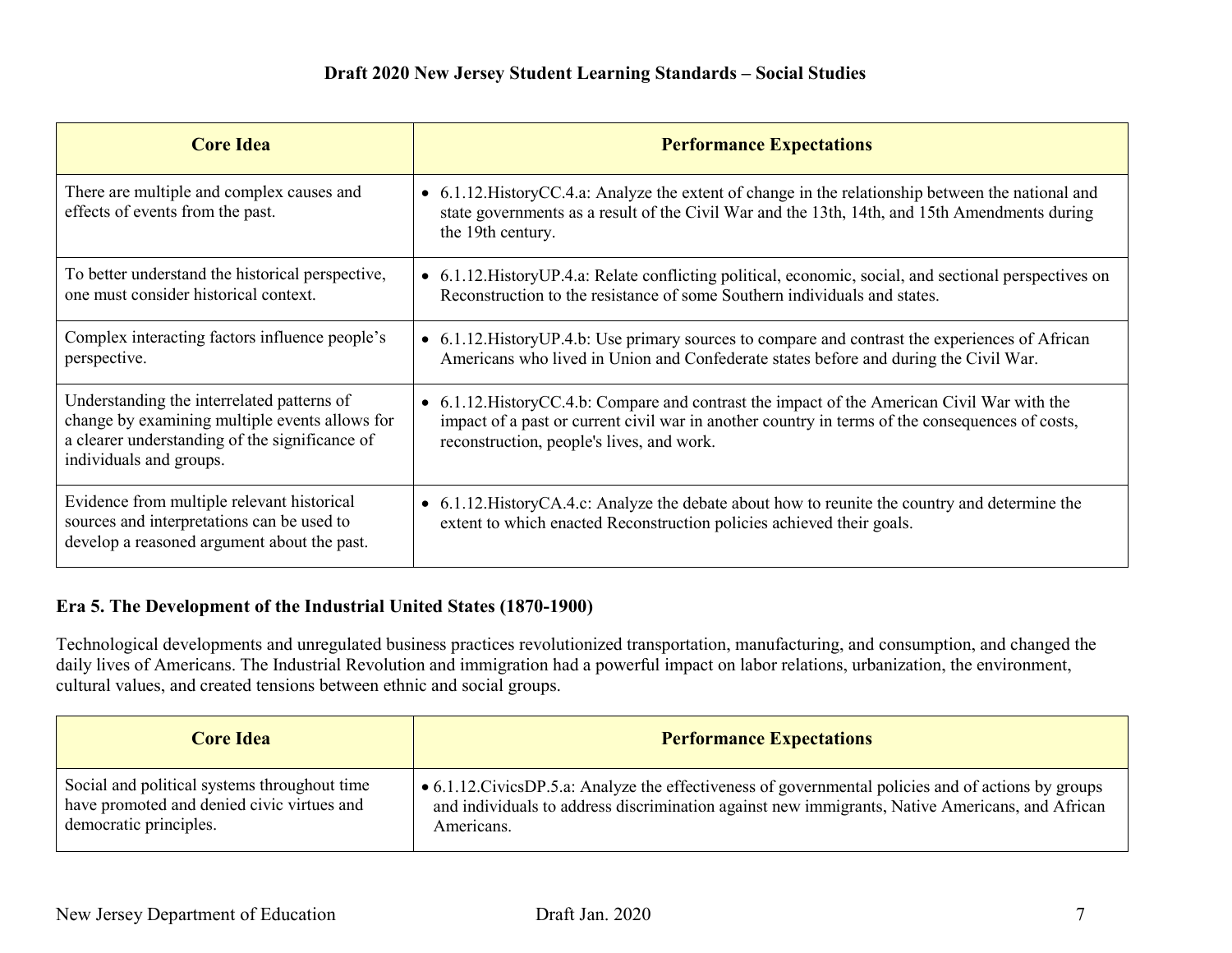| <b>Core Idea</b>                                                                                                                                                                                                      | <b>Performance Expectations</b>                                                                                                                                                                                                                                                   |
|-----------------------------------------------------------------------------------------------------------------------------------------------------------------------------------------------------------------------|-----------------------------------------------------------------------------------------------------------------------------------------------------------------------------------------------------------------------------------------------------------------------------------|
| Governments affect both public and private<br>markets through regulation, taxation, budget<br>allocations, subsidies, tariffs, price regulation,<br>and policies that increase or reduce production<br>possibilities. | • 6.1.12. EconEM.5.a: Assess the impact of governmental efforts to regulate industrial and financial<br>systems in order to provide economic stability.                                                                                                                           |
| Demographic shifts and migration patterns both<br>influence and are impacted by social, economic,<br>and political systems.                                                                                           | • 6.1.12. GeoPP.5.a: Explain how the Homestead Act, the availability of land and natural resources,<br>and the development of transcontinental railroads and waterways promoted the growth of a<br>nationwide economy and the movement of populations.                            |
| Human settlement activities impact the<br>environmental and cultural characteristics of<br>specific places and regions.                                                                                               | • 6.1.12. GeoHE.5.a: Generate/make an evidence-based argument regarding the impact of rapid<br>urbanization on the environment and on the quality of life in cities.                                                                                                              |
| The specialization of labor leads to greater<br>efficiency in the means of production and the<br>circular flow of goods and services between<br>markets through a medium of exchange.                                 | • 6.1.12. EconEM.5.a: Analyze the economic practices of corporations and monopolies regarding the<br>production and marketing of goods and determine the positive or negative impact of these<br>practices on individuals and the nation and the need for government regulations. |
| Advancements in technology and investments in<br>capital goods and human capital increase<br>economic growth and standards of living.                                                                                 | • 6.1.12. History NM.5.a: Compare and contrast economic developments and long-term effects of the<br>Civil War on the economics of the North and the South.                                                                                                                       |
| Multiple economic indicators are used to<br>measure the health of an economy.                                                                                                                                         | • 6.1.12. History NM.5.b: Analyze the cyclical nature of the economy and the impact of periods of<br>expansion and recession on businesses and individuals.                                                                                                                       |
| Understanding the interrelated patterns of<br>change by examining multiple events allows for<br>a clearer understanding of the significance of<br>individuals and groups.                                             | • 6.1.12. History CC.5.a: Evaluate how events led to the creation of labor and agricultural<br>organizations and determine the impact of those organizations on workers' rights, the economy,<br>and politics across time periods.                                                |
| Complex interacting factors influence people's<br>perspective.                                                                                                                                                        | • 6.1.12. History UP.5.a: Using primary sources, relate varying immigrants' experiences to gender,<br>race, ethnicity, or occupation.                                                                                                                                             |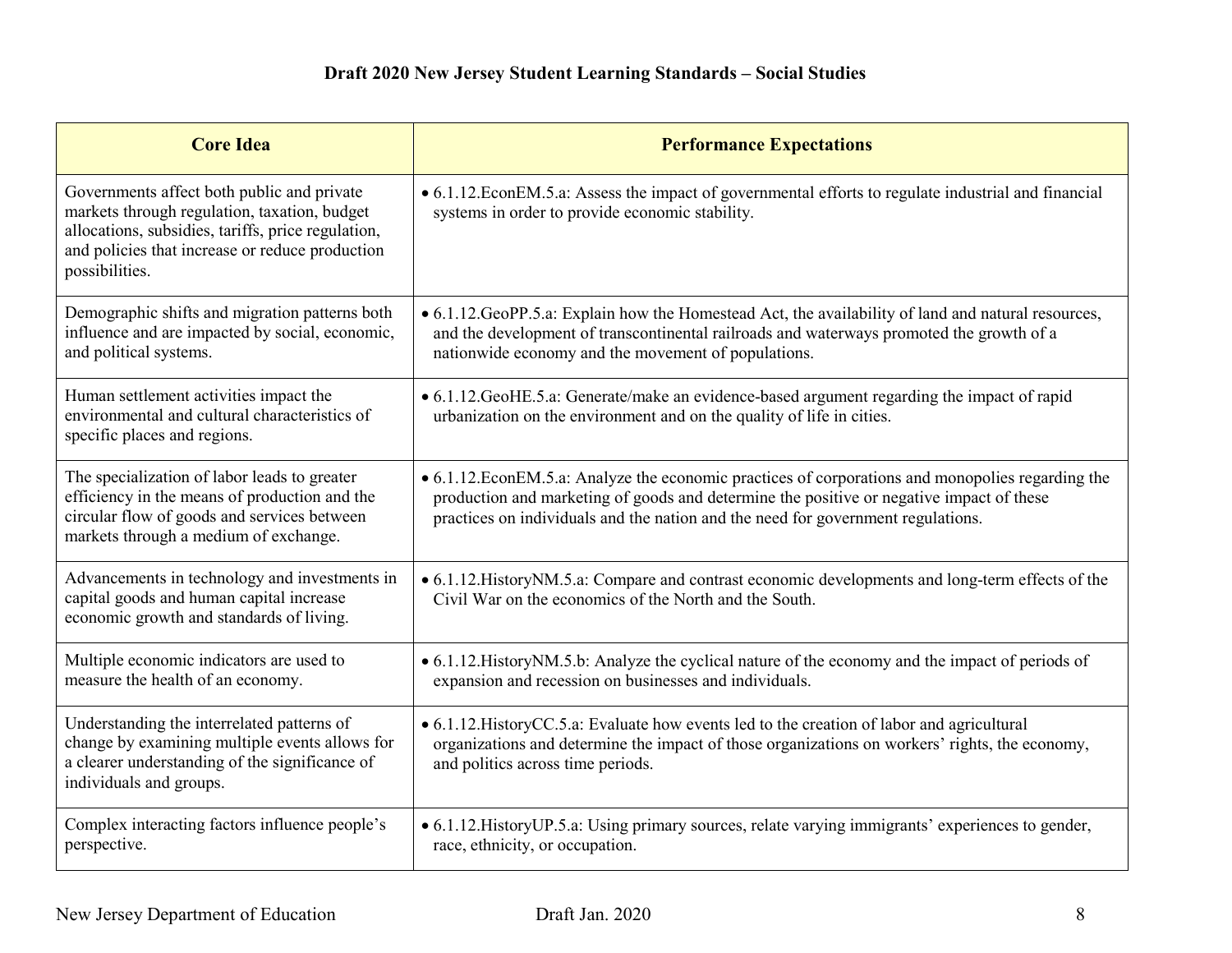| <b>Core Idea</b>                                                                                                                        | <b>Performance Expectations</b>                                                                                                                                                             |
|-----------------------------------------------------------------------------------------------------------------------------------------|---------------------------------------------------------------------------------------------------------------------------------------------------------------------------------------------|
| Evidence from multiple relevant historical<br>sources and interpretations can be used to<br>develop a reasoned argument about the past. | • 6.1.12. History CA.5.a: Assess the effectiveness of public education in fostering national unity and<br>American values and in helping people meet their economic needs and expectations. |

## **Era 6. The Emergence of Modern America: Progressive Reforms**

Progressive reform movements promoted government efforts to address problems created by rapid industrialization, immigration, and unfair treatment of women, children, and minority groups. An expanding market for international trade promoted policies that resulted in America emerging as a world power.

| <b>Core Idea</b>                                                                                                                                                                                                                        | <b>Performance Expectations</b>                                                                                                                                                                                                                                                                                                                                                                                                                                                                                                                                                                  |
|-----------------------------------------------------------------------------------------------------------------------------------------------------------------------------------------------------------------------------------------|--------------------------------------------------------------------------------------------------------------------------------------------------------------------------------------------------------------------------------------------------------------------------------------------------------------------------------------------------------------------------------------------------------------------------------------------------------------------------------------------------------------------------------------------------------------------------------------------------|
| Social and political systems throughout time<br>have promoted and denied civic virtues and<br>democratic principles.                                                                                                                    | • 6.1.12. Civics DP.6.a: Use a variety of sources from multiple perspectives to document the ways in<br>which women organized to promote government policies designed to address injustice, inequality,<br>and workplace safety (i.e., abolition, women's suffrage, and the temperance movement).<br>$\bullet$ 6.1.12. Civics DP.6.b: Relate the creation of African American advocacy organizations (i.e., the<br>National Association for the Advancement of Colored People) to United States Supreme Court<br>decisions (i.e., Plessy v. Ferguson) and state and local governmental policies. |
| Historical, contemporary, and emerging<br>processes, rules, laws, and policies address a<br>variety of civic issues and are modified as<br>societies change in an effort to promote the<br>common good and protecting citizens' rights. | • 6.1.12. Civics PR.6.a: Use a variety of sources from multiple perspectives to evaluate the<br>effectiveness of Progressive reforms in preventing unfair business practices and political<br>corruption and in promoting social justice.                                                                                                                                                                                                                                                                                                                                                        |
| Political and economic decisions throughout<br>time have influenced cultural and environmental<br>characteristics of various places and regions.                                                                                        | • 6.1.12. GeoHE.6.a: Compare and contrast issues involved in the struggle between the unregulated<br>development of natural resources and efforts to conserve and protect natural resources during the<br>period of industrial expansion.                                                                                                                                                                                                                                                                                                                                                        |
| Economic globalization affects economic<br>growth, labor markets, rights of citizens, the                                                                                                                                               | • 6.1.12. GeoGM.6.a: Determine the role geography played in gaining access to raw materials and<br>finding new global markets to promote trade.                                                                                                                                                                                                                                                                                                                                                                                                                                                  |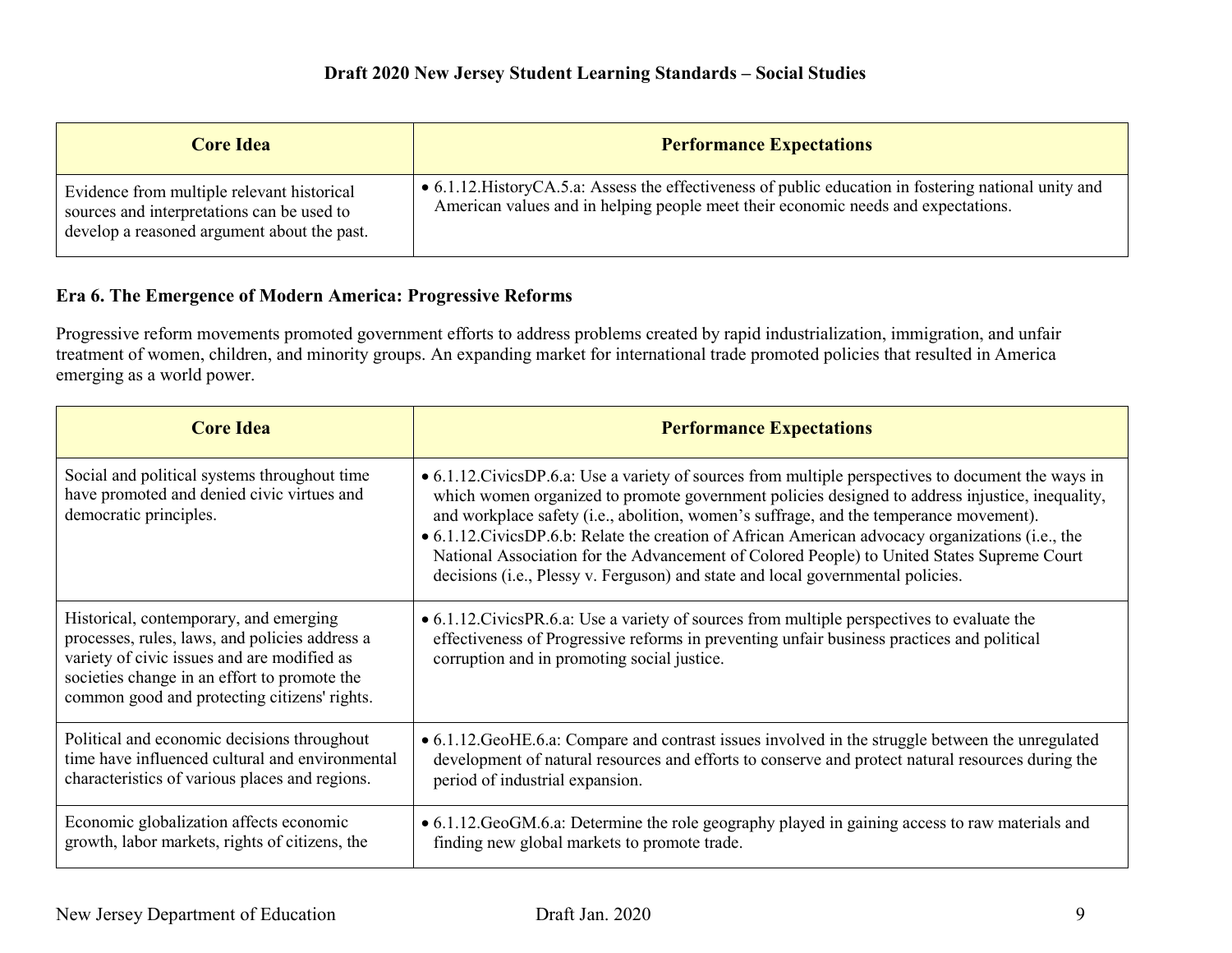| <b>Core Idea</b>                                                                                                                                                                                                    | <b>Performance Expectations</b>                                                                                                                                                                                                                                                                                                                                                                                                                                                                         |
|---------------------------------------------------------------------------------------------------------------------------------------------------------------------------------------------------------------------|---------------------------------------------------------------------------------------------------------------------------------------------------------------------------------------------------------------------------------------------------------------------------------------------------------------------------------------------------------------------------------------------------------------------------------------------------------------------------------------------------------|
| environment, resource allocation, income<br>distribution, and culture.                                                                                                                                              |                                                                                                                                                                                                                                                                                                                                                                                                                                                                                                         |
| Since most choices involve a little more of one<br>thing and a little less of something else,<br>economic decision making includes weighing<br>the additional benefit of the action against the<br>additional cost. | • 6.1.12. EconEM.6.a: Determine how supply and demand influenced price and output during the<br>Industrial Revolution.                                                                                                                                                                                                                                                                                                                                                                                  |
| Governments and financial institutions<br>influence monetary and fiscal policies.                                                                                                                                   | • 6.1.12. EconNE.6.a: Analyze the impact of money, investment, credit, savings, debt, and financial<br>institutions on the development of the nation and the lives of individuals.                                                                                                                                                                                                                                                                                                                      |
| There are multiple and complex causes and<br>effects of historical events.                                                                                                                                          | • 6.1.12. History CC.5.b: Explore factors that promoted innovation, entrepreneurship, and<br>industrialization and determine its impact on New Jersey (i.e. Paterson Silk Strike) and the United<br>States during this period.                                                                                                                                                                                                                                                                          |
| Understanding the interrelated patterns of<br>change by examining multiple events allows for<br>a clearer understanding of the significance of<br>individuals and groups.                                           | • 6.1.12. History CC.5.c: Compare and contrast the foreign policies of American presidents during<br>this time period and analyze how these presidents contributed to the United States becoming a<br>world power.<br>• 6.1.12. History CC.5.d: Analyze the successes and failures of efforts to expand women's rights,<br>including the work of important leaders and the eventual ratification of the 19th Amendment (i.e.,<br>Elizabeth Cady Stanton, Susan B. Anthony, Alice Paul, and Lucy Stone). |
| Evidence from multiple relevant historical<br>sources and interpretations can be used to<br>develop a reasoned argument about the past.                                                                             | • 6.1.12. History CA.5.a: Evaluate the effectiveness of labor and agricultural organizations in<br>improving economic opportunities for various groups.                                                                                                                                                                                                                                                                                                                                                 |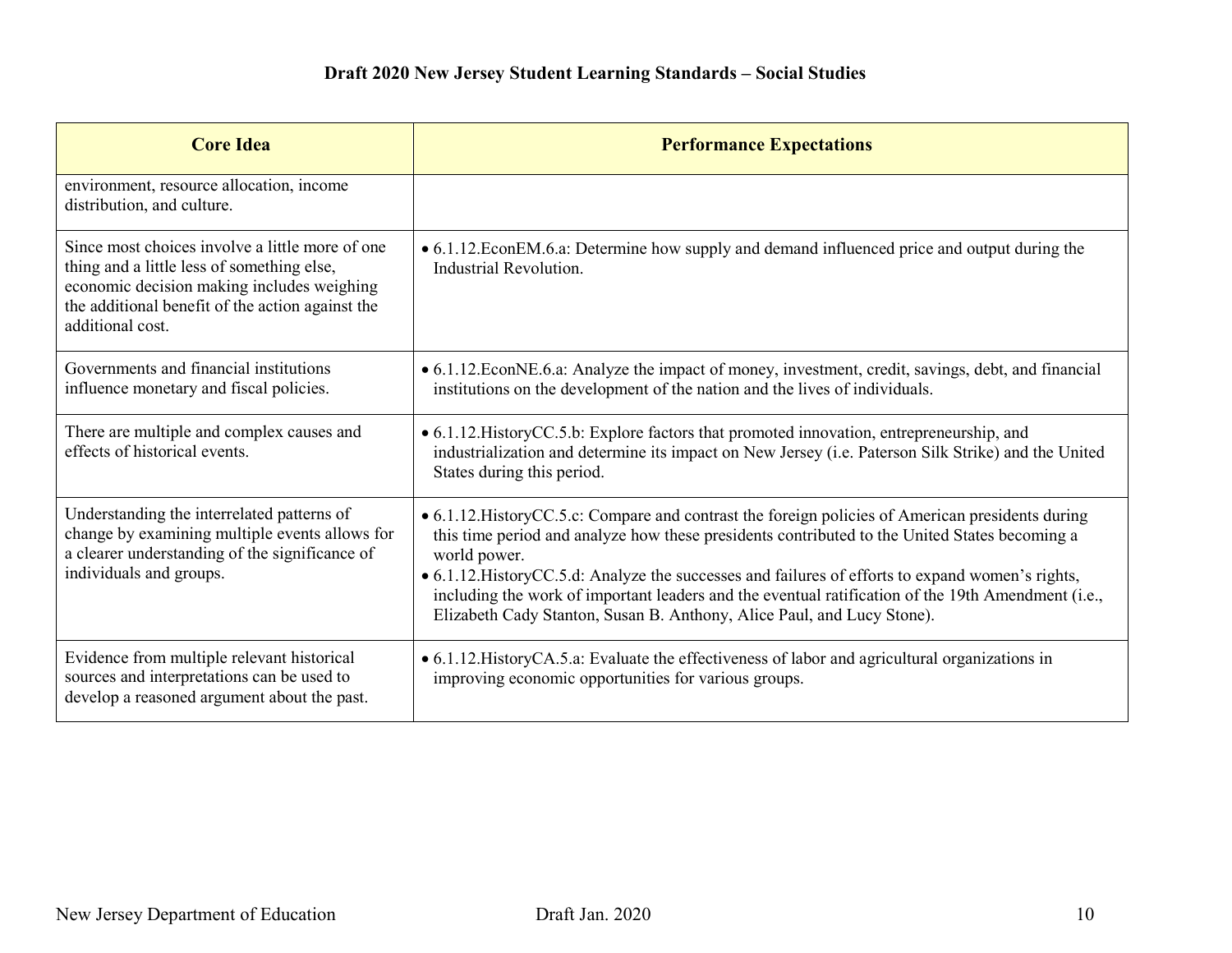## **Era 7. The Emergence of Modern America: World War I (1890-1930)**

United States involvement in World War I affected politics, the economy, and geopolitical relations following the war.

| <b>Core Idea</b>                                                                                                                                                          | <b>Performance Expectations</b>                                                                                                                                                                                                                                                                                                                                                                                                                                                                                                                                                                                                                                                                                              |
|---------------------------------------------------------------------------------------------------------------------------------------------------------------------------|------------------------------------------------------------------------------------------------------------------------------------------------------------------------------------------------------------------------------------------------------------------------------------------------------------------------------------------------------------------------------------------------------------------------------------------------------------------------------------------------------------------------------------------------------------------------------------------------------------------------------------------------------------------------------------------------------------------------------|
| Social and political systems throughout time<br>have promoted and denied civic virtues and<br>democratic principles.                                                      | • 6.1.12. Civics DP.7.a: Evaluate the impact of government policies designed to promote patriotism<br>and to protect national security during times of war on individual rights (i.e., the Espionage Act<br>and the Sedition Amendment).                                                                                                                                                                                                                                                                                                                                                                                                                                                                                     |
| Advancements in technology, investments in<br>capital goods, and human capital increase<br>productivity, economic growth, and standards of<br>living.                     | • 6.1.12. EconNM.7.a: Assess the immediate and long-term impact of women and African<br>Americans entering the work force in large numbers during World War I.                                                                                                                                                                                                                                                                                                                                                                                                                                                                                                                                                               |
| Understanding the interrelated patterns of<br>change by examining multiple events allows for<br>a clearer understanding of the significance of<br>individuals and groups. | • 6.1.12. History CC.7.a: Take a position based on evidence that evaluates the effectiveness of<br>Woodrow Wilson's leadership during and immediately after WWI and compare it to another<br>president's wartime leadership.                                                                                                                                                                                                                                                                                                                                                                                                                                                                                                 |
| Evidence from multiple relevant historical<br>sources and interpretations can be used to<br>develop a reasoned argument about the past.                                   | • 6.1.12. History CA.7.a: Determine the extent to which propaganda, the media, and special interest<br>groups shaped American public opinion and American foreign policy during World War I and<br>compare those factors to contemporary American involvement in another country.<br>• 6.1.12. History CA.7.b: Analyze the reasons for the policy of neutrality regarding World War I and<br>explain why the United States eventually entered the war.<br>• 6.1.12. History CA.7.c: Evaluate the American government's response to the rise of authoritarian<br>regimes between the world wars and compare that response to the rise of a modern authoritarian<br>regime (e.g., North Korea, Venezuela, Syria, China, Iran). |
| To better understand the historical perspective,<br>one must consider historical context.                                                                                 | • 6.1.12. History UP.7.a: Analyze the Treaty of Versailles and the League of Nations from the<br>perspectives of different countries.                                                                                                                                                                                                                                                                                                                                                                                                                                                                                                                                                                                        |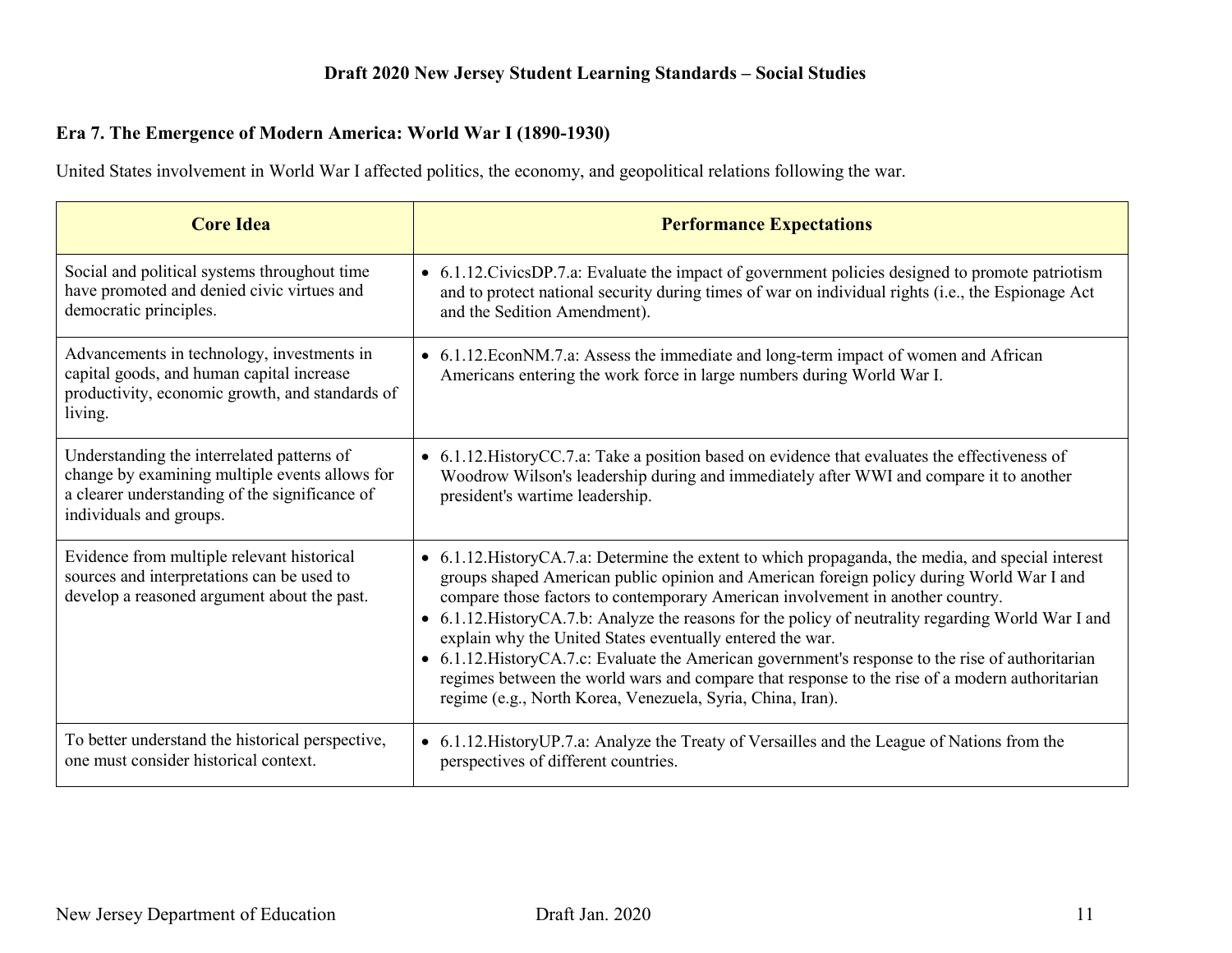#### **Era 8. The Great Depression and World War II: World War II**

The United States participated in World War II as an Allied force to prevent military conquests by Germany, Italy, and Japan. Domestic and military policies during World War II continued to deny equal rights to African Americans, Asian Americans, and women.

| <b>Core Idea</b>                                                                                                                                                          | <b>Performance Expectation</b>                                                                                                                                                                                                                                                                                                                                                                                |
|---------------------------------------------------------------------------------------------------------------------------------------------------------------------------|---------------------------------------------------------------------------------------------------------------------------------------------------------------------------------------------------------------------------------------------------------------------------------------------------------------------------------------------------------------------------------------------------------------|
| Human rights serve as a foundation for<br>democratic beliefs and practices.                                                                                               | • 6.1.12. Civics HR.8.a: Analyze primary and secondary sources to explain how social intolerance,<br>xenophobia, and fear of anarchism led to restrictive immigration laws, and the violation of the<br>human rights of individuals and groups.                                                                                                                                                               |
| Human settlement activities impact the<br>environmental and cultural characteristics of<br>specific places and regions.                                                   | • 6.1.12. GeoHE.8.a: Determine the impact of the expansion of agricultural production into<br>marginal farmlands and other ineffective agricultural practices on people and the environment.                                                                                                                                                                                                                  |
| Societies make decisions about how to produce<br>and distribute goods and services and these<br>decisions are influenced by the control of the<br>means of production.    | • 6.1.12. EconET.8.a: Relate social, cultural, and technological changes in the interwar period to the<br>rise of a consumer economy and the changing role and status of women.                                                                                                                                                                                                                               |
| Advancements in technology and investments in<br>capital goods and human capital increase<br>economic growth and standards of living.                                     | • 6.1.12. EconNM.8.a: Analyze the push-pull factors that led to the Great Migration.                                                                                                                                                                                                                                                                                                                          |
| There are multiple and complex causes and<br>effects of events from the past.                                                                                             | • 6.1.12. History CC.8.a: Make evidence-based inferences to explain why the Great Migration led to<br>heightened racial tensions, restrictive laws, a rise in repressive organizations, and an increase in<br>violence.<br>• 6.1.12. History CC.8.b: Relate government policies to the prosperity of the country during the<br>1920s and determine the impact of these policies on business and the consumer. |
| Understanding the interrelated patterns of<br>change by examining multiple events allows for<br>a clearer understanding of the significance of<br>individuals and groups. | • 6.1.12. History CC.8.c: Identify the conditions that gave rise to the Harlem Renaissance and assess<br>the impact of artists, writers, and musicians on American culture.                                                                                                                                                                                                                                   |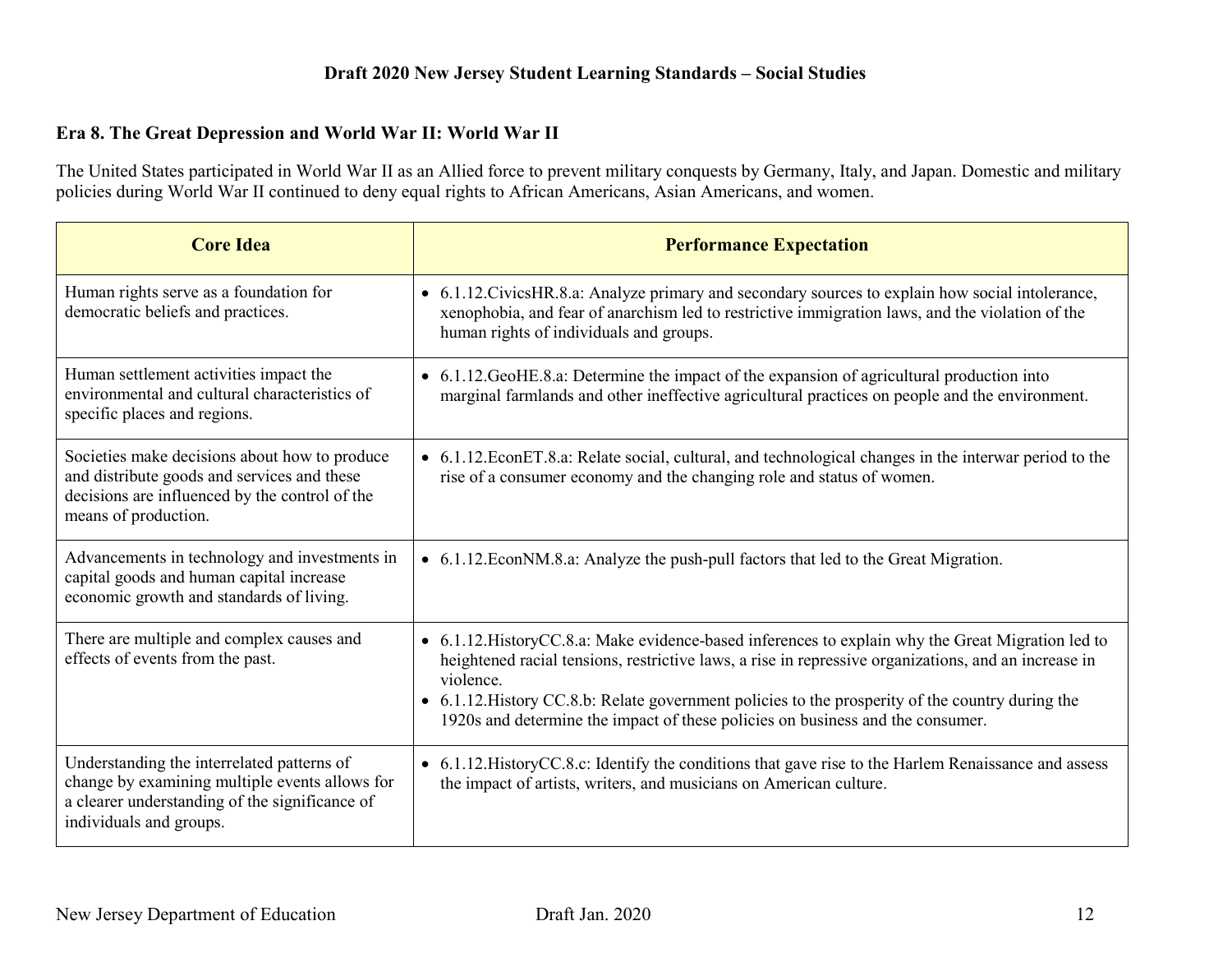## **Era 9. The Great Depression and World War II: The Great Depression**

The Great Depression resulted from government economic policies, business practices, and individual decisions, and it impacted business and society.

| <b>Core Idea</b>                                                                                                                        | <b>Performance Expectations</b>                                                                                                                                                                                                                                                                                                                                       |
|-----------------------------------------------------------------------------------------------------------------------------------------|-----------------------------------------------------------------------------------------------------------------------------------------------------------------------------------------------------------------------------------------------------------------------------------------------------------------------------------------------------------------------|
| Political and economic decisions throughout<br>time have influenced cultural and environmental<br>characteristics.                      | • 6.1.12. GeoHE.9.a: Determine how agricultural practices, overproduction, and the Dust Bowl<br>intensified the worsening economic situation during the Great Depression.                                                                                                                                                                                             |
| Multiple economic indicators are used to<br>measure the health of an economy.                                                           | • 6.1.12. EconNE.9.a: Explain how economic indicators are used to evaluate the health of the<br>economy (i.e., gross domestic product, the consumer price index, the national debt, and the trade<br>deficit).<br>• 6.1.12. EconNE.9.b: Compare and contrast the causes and outcomes of the stock market crash in<br>1929 with other periods of economic instability. |
| Governments and financial institutions influence<br>monetary and fiscal policies.                                                       | • 6.1.12. EconNE.9.c: Explain how government can adjust taxes, interest rates, and spending and<br>use other policies to restore the country's economic health.<br>• 6.1.12. EconNE.9.d: Explain the interdependence of various parts of a market economy (i.e.,<br>private enterprise, government programs, and the Federal Reserve System).                         |
| • There are multiple and complex causes and<br>effects of historical events.                                                            | • 6.1.12.A.9.a: Analyze how the actions and policies of the United States government contributed<br>to the Great Depression.                                                                                                                                                                                                                                          |
| Evidence from multiple relevant historical<br>sources and interpretations can be used to<br>develop a reasoned argument about the past. | • 6.1.12. History CA.9.a: Explore the global context of the Great Depression and the reasons for the<br>worldwide economic collapse.                                                                                                                                                                                                                                  |
| Complex interacting factors influence people's<br>perspective                                                                           | • 6.1.12. History UP.9.a: Analyze the impact of the Great Depression on the American family and<br>ethnic and racial minorities.                                                                                                                                                                                                                                      |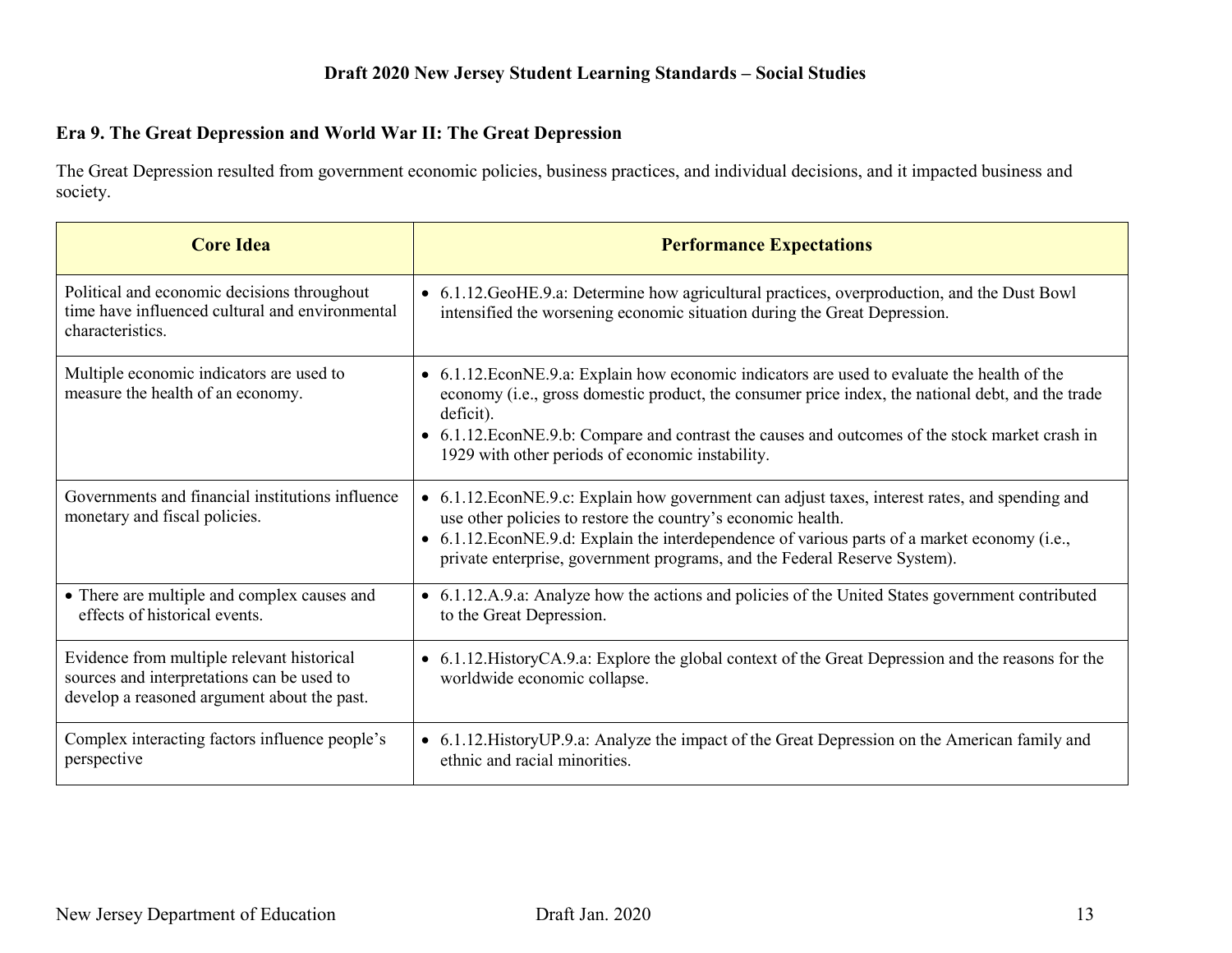## **Era 10. The Great Depression and World War II: New Deal**

Aimed at recovery, relief, and reform, New Deal programs had a lasting impact on the expansion of the role of the national government in the economy.

| <b>Core Idea</b>                                                                                                                                                                                                                                                                                                  | <b>Performance Expectations</b>                                                                                                                                                                                                                                                                                                                                                                                                                                                |
|-------------------------------------------------------------------------------------------------------------------------------------------------------------------------------------------------------------------------------------------------------------------------------------------------------------------|--------------------------------------------------------------------------------------------------------------------------------------------------------------------------------------------------------------------------------------------------------------------------------------------------------------------------------------------------------------------------------------------------------------------------------------------------------------------------------|
| Historical, contemporary, and emerging<br>processes, rules, and laws/policies address a<br>variety of civic issues requiring interpretations<br>as societies change in an effort to promote the<br>common good and protecting citizens' rights or<br>favor special interests and limit the rights of<br>citizens. | • 6.1.12. Civics PR. 10.a: Analyze how the Supreme Court has interpreted the Constitution to define<br>and expand individual rights and use evidence to document the long-term impact of these<br>decisions on the protection of civil and human rights.<br>• 6.1.12. Civics PR. 10.b: Assess the effectiveness of governmental policies enacted during the New<br>Deal period (i.e., the FDIC, NLRB, and Social Security) in protecting the welfare of individuals.           |
| Political and economic decisions throughout<br>time have influenced cultural and environmental<br>characteristics of various places and regions.                                                                                                                                                                  | • 6.1.12. GeoHE.10.a: Use primary and secondary sources to explain the effectiveness of New Deal<br>programs designed to protect the environment.                                                                                                                                                                                                                                                                                                                              |
| Governments affect both public and private<br>markets through regulation, taxation, budget<br>allocations, subsidies, tariffs, price regulation,<br>and policies that increase or reduce production<br>possibilities.                                                                                             | • 6.1.12. EconEM.10.a: Construct a claim that evaluates short- and long-term impact of the<br>expanded role of government on economic policy, capitalism, and society.                                                                                                                                                                                                                                                                                                         |
| Governments and financial institutions<br>influence monetary and fiscal policies.                                                                                                                                                                                                                                 | • 6.1.12. Econo NM.10.a: Evaluate the effectiveness of economic regulations and standards<br>established during this time period in combating the Great Depression.<br>• 6.1.12. Econo NM.10.b: Compare and contrast the economic ideologies of the two major political<br>parties regarding the role of government during the New Deal and today.                                                                                                                             |
| Evidence from multiple relevant historical<br>sources and interpretations can be used to<br>develop a reasoned argument about the past.                                                                                                                                                                           | • 6.1.12. History CA.10.a: Explain how Franklin Roosevelt and other key individuals, including<br>minorities and women, shaped the core ideologies and policies of the New Deal (i.e., Mary<br>McLeod Bethune, Frances Perkins, and Eleanor Roosevelt).<br>• 6.1.12. History CA.10.b: Use a variety of sources from multiple perspectives to determine the<br>extent to which New Deal public works and arts programs impacted New Jersey, the nation, and<br>the environment. |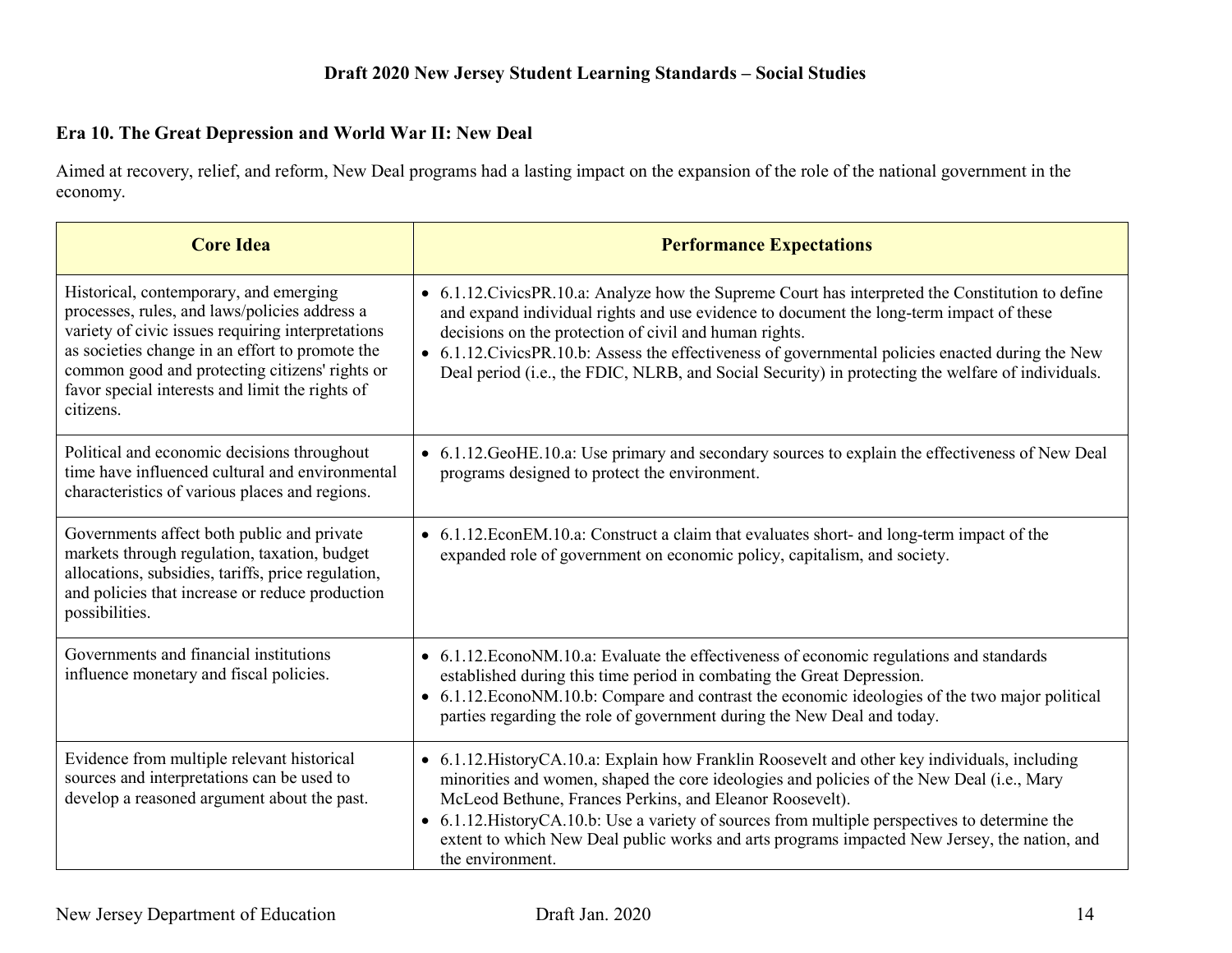| <b>Core Idea</b> | <b>Performance Expectations</b>                                                          |
|------------------|------------------------------------------------------------------------------------------|
|                  | • 6.1.12. History Ca. 10.c: Analyze how other nations responded to the Great Depression. |

#### **Era 11. The Great Depression and World War II: World War II**

The United States participated in World War II as an Allied force to prevent military conquests by Germany, Italy, and Japan. Domestic and military policies during World War II continued to deny equal rights to African Americans, Asian Americans, and women.

| <b>Core Idea</b>                                                                                                                                                                 | <b>Performance Expectations</b>                                                                                                                                                                                                                                                                                                                                                                            |
|----------------------------------------------------------------------------------------------------------------------------------------------------------------------------------|------------------------------------------------------------------------------------------------------------------------------------------------------------------------------------------------------------------------------------------------------------------------------------------------------------------------------------------------------------------------------------------------------------|
| Social and political systems throughout time<br>have promoted and denied civic virtues and<br>democratic principles.                                                             | • 6.1.12. Civics DP.11.a: Use a variety of sources to determine if American policies towards the<br>Japanese during WWII were a denial of civil rights.                                                                                                                                                                                                                                                    |
| Governments around the world support<br>universal human rights to varying degrees.                                                                                               | • 6.1.12. Civics HR. 11. a: Assess the responses of the United States and other nations to the violation<br>of human rights that occurred during the Holocaust and other genocides.<br>• 6.1.12. Civics HR.11.b: Explain the reasons for the creation of the United Nations and evaluate the<br>effectiveness of United Nations' human rights policies and the commitment of the United States to<br>them. |
| Economic ways of thinking are influenced by<br>economists, economic theories, and economic<br>laws. (e.g. Smith, Malthus, Ricardo, Marx,<br>Schumpeter, Keynes, Friedman, etc.). | • 6.1.12. EconET.10.a: Evaluate the shift in economic resources from the production of domestic to<br>military goods during World War II in terms of opportunity costs and trade-offs and analyze the<br>impact of the post-war shift back to domestic production.                                                                                                                                         |
| Advancements in technology and investments<br>in capital goods and human capital increase<br>economic growth and standards of living.                                            | • 6.1.12. EconNM.11.a: Analyze how scientific advancements, including advancements in<br>agricultural technology, impacted the national and global economies and daily life.                                                                                                                                                                                                                               |
| There are multiple and complex causes and<br>effects of historical events.                                                                                                       | • 6.1.12. History CC.11.a: Assess the impact of the arms race and the proliferation of nuclear weapons<br>on world power, security, and national foreign policy.                                                                                                                                                                                                                                           |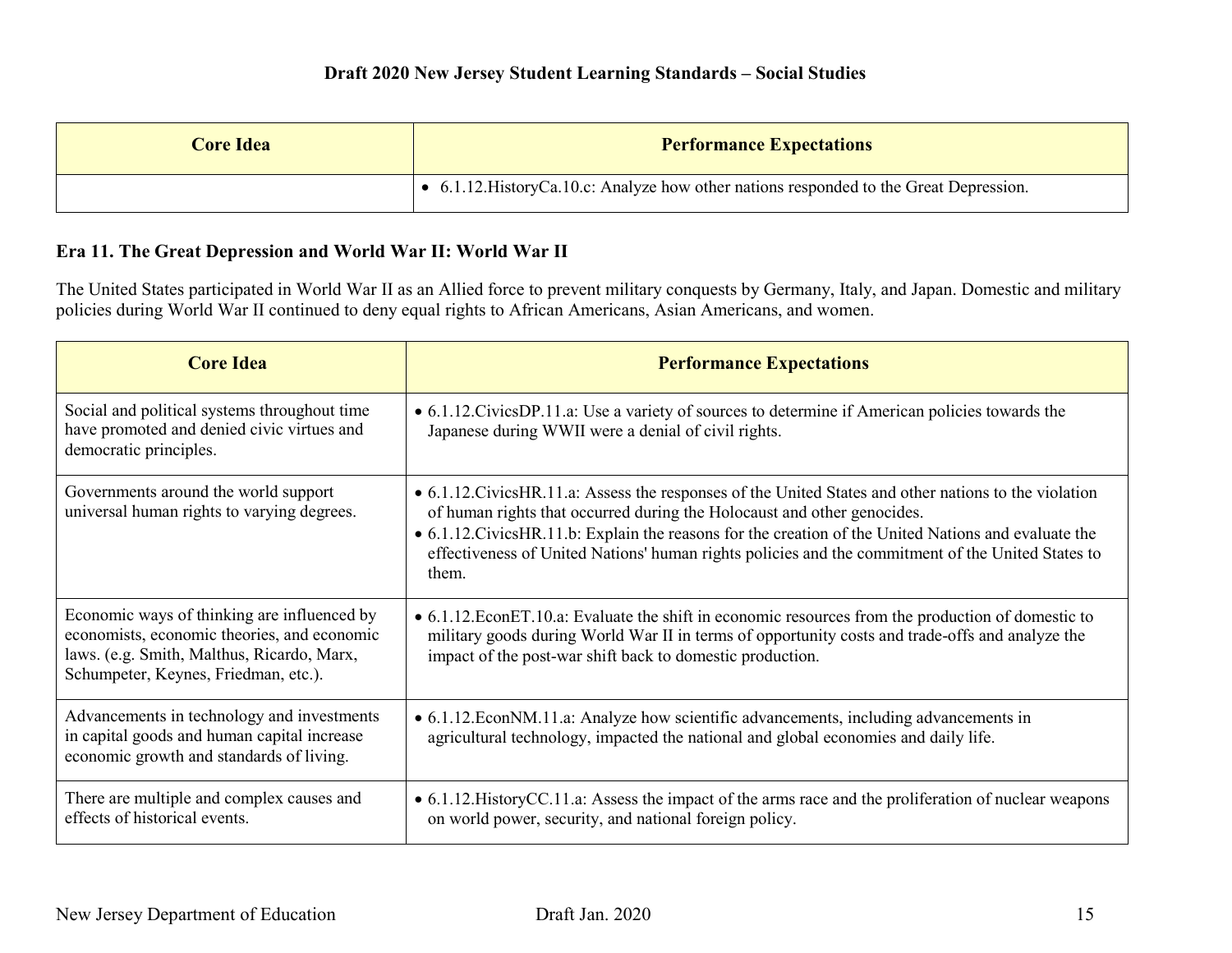| <b>Core Idea</b>                                                                                                                                                          | <b>Performance Expectations</b>                                                                                                                                                                                                                                                                                                                                                                                                                                                                    |
|---------------------------------------------------------------------------------------------------------------------------------------------------------------------------|----------------------------------------------------------------------------------------------------------------------------------------------------------------------------------------------------------------------------------------------------------------------------------------------------------------------------------------------------------------------------------------------------------------------------------------------------------------------------------------------------|
| Evidence from multiple relevant historical<br>sources and interpretations can be used to<br>develop a reasoned argument about the past.                                   | • 6.1.12. History CA.11.a: Evaluate the role of New Jersey (i.e., defense industries, Seabrook Farms,<br>military installations, and Battleship New Jersey) and prominent New Jersey citizens (i.e., Albert<br>Einstein) in World War II.<br>• 6.1.12. History CA.11.b: Evaluate the effectiveness of international agreements following World<br>War I in preventing international disputes (e.g., League of Nations, Treaty of Versailles,<br>Washington Naval Conference, Kellogg-Briand Pact). |
| Understanding the interrelated patterns of<br>change by examining multiple events allows<br>for a clearer understanding of the significance<br>of individuals and groups. | • 6.1.12. History CC.11.b: Analyze the roles of various alliances among nations and their leaders in<br>the conduct and outcomes of the World War II.                                                                                                                                                                                                                                                                                                                                              |
| To better understand the historical perspective,<br>one must consider historical context.                                                                                 | • 6.1.12. History CC.11.c: Explain why women, African Americans, Native Americans, Asian<br>Americans, and other minority groups often expressed a strong sense of nationalism despite the<br>discrimination they experienced in the military and workforce.<br>• 6.1.12. History CC.11.d: Compare the varying perspectives of victims, survivors, bystanders,<br>rescuers, and perpetrators during the Holocaust.                                                                                 |

# **Era 12. Postwar United States: Cold War**

Cold War tensions between the United States and communist countries resulted in conflict that influenced domestic and foreign policy for over forty years.

| <b>Core Idea</b>                                                                                                                                      | <b>Performance Expectations</b>                                                                                                                                       |
|-------------------------------------------------------------------------------------------------------------------------------------------------------|-----------------------------------------------------------------------------------------------------------------------------------------------------------------------|
| Advancements in technology, investments in<br>capital goods, and human capital increase<br>productivity, economic growth, and standards<br>of living. | • 6.1.12. EconNE.12. a: Explain the implications and outcomes of the Space Race from the<br>perspectives of the scientific community, the government, and the people. |
| Global economic activities involve decisions<br>based on national interests, the exchange of<br>different units of exchange, decisions of public      | • 6.1.12. EconNE.12.a: Assess the impact of agricultural innovation on the world economy.                                                                             |

New Jersey Department of Education Draft Jan. 2020 16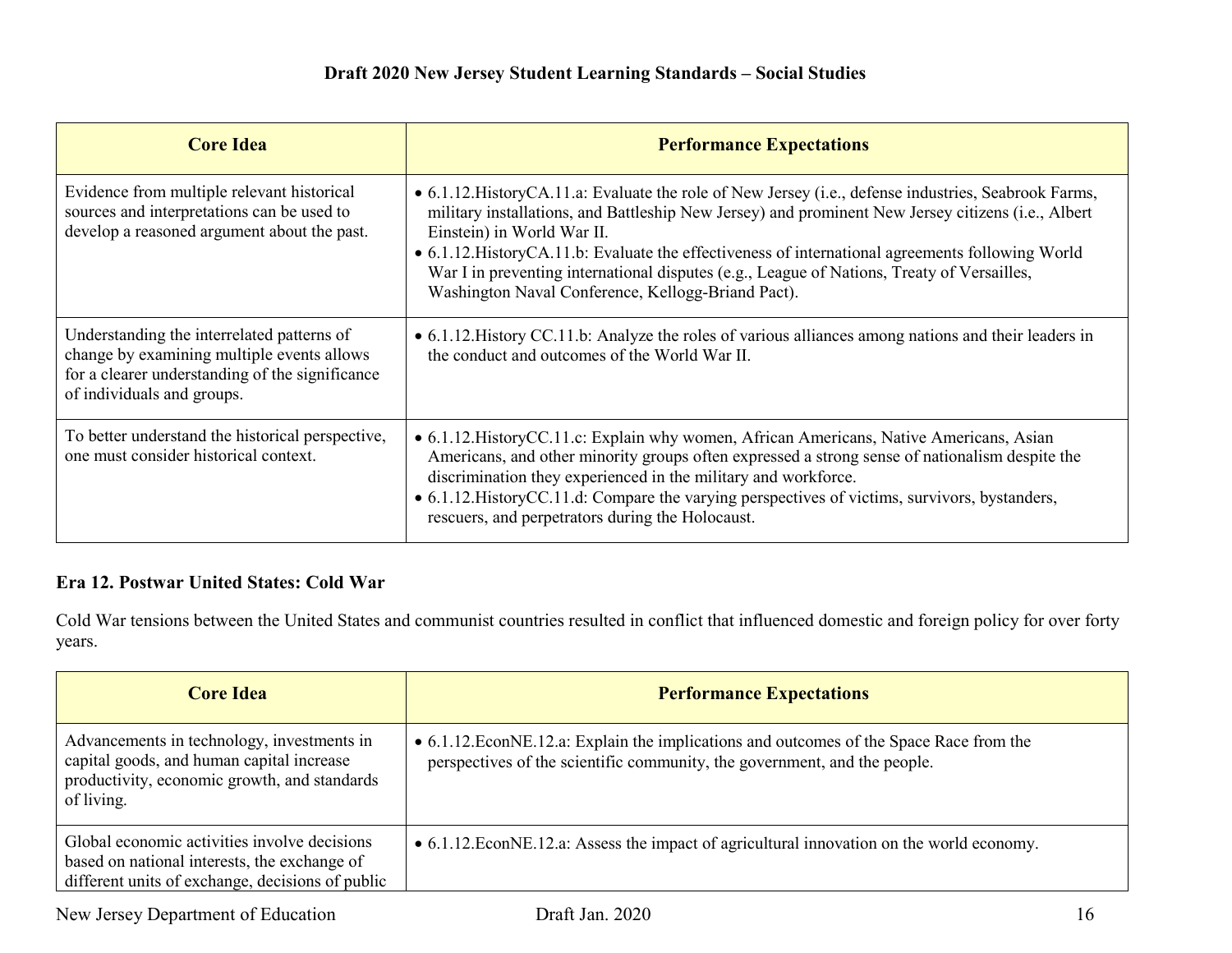| <b>Core Idea</b>                                                                                                                                                                                                      | <b>Performance Expectations</b>                                                                                                                                                                                                                                                                                                                                                                                                                                                                                                                                                                                                                                                                                                                                                                                                                                                                                                     |
|-----------------------------------------------------------------------------------------------------------------------------------------------------------------------------------------------------------------------|-------------------------------------------------------------------------------------------------------------------------------------------------------------------------------------------------------------------------------------------------------------------------------------------------------------------------------------------------------------------------------------------------------------------------------------------------------------------------------------------------------------------------------------------------------------------------------------------------------------------------------------------------------------------------------------------------------------------------------------------------------------------------------------------------------------------------------------------------------------------------------------------------------------------------------------|
| and private institutions, and the ability to<br>distribute goods and services safely.                                                                                                                                 |                                                                                                                                                                                                                                                                                                                                                                                                                                                                                                                                                                                                                                                                                                                                                                                                                                                                                                                                     |
| Governments affect both public and private<br>markets through regulation, taxation, budget<br>allocations, subsidies, tariffs, price regulation,<br>and policies that increase or reduce production<br>possibilities. | • 6.1.12. EconEM.12.a: Assess the role of the public and private sectors in promoting economics<br>growth and ensuring economic stability.                                                                                                                                                                                                                                                                                                                                                                                                                                                                                                                                                                                                                                                                                                                                                                                          |
| Historical events and developments were<br>shaped by the unique circumstances of time<br>and place as well as broader historical<br>contexts.                                                                         | • 6.1.12. History CC.12.a: Examine constitutional issues involving war powers, as they relate to<br>United States military intervention in the Korean War, the Vietnam War, and other conflicts.<br>• 6.1.12. History CC.12.b: Analyze the impact of American governmental policies on independence<br>movements in Africa, Asia, Latin America and the Middle East.<br>• 6.1.12. History CC.12.c: Analyze efforts to eliminate communism, such as McCarthyism, and their<br>impact on individual civil liberties.<br>• 6.1.12. History CC.12.d: Explain how the development and proliferation of nuclear weapons affected<br>international relations.<br>• 6.1.12. History CC.12.e: Analyze ideological differences and other factors that contributed to the<br>Cold War and to United States involvement in conflicts intended to contain communism, including<br>the Korean War, the Cuban Missile Crisis, and the Vietnam War. |
| Historical sources and evidence provide an<br>understanding of different points of view about<br>historical events.                                                                                                   | • 6.1.12. History SE.12.a: Explain the reasons for the creation of the United Nations and evaluate the<br>effectiveness of United Nations' human rights policies and the commitment of the United States to<br>them.<br>• 6.1.12. HistorySE.12.b: Use a variety of sources to explain how the Arab-Israeli conflict influenced<br>American foreign policy.                                                                                                                                                                                                                                                                                                                                                                                                                                                                                                                                                                          |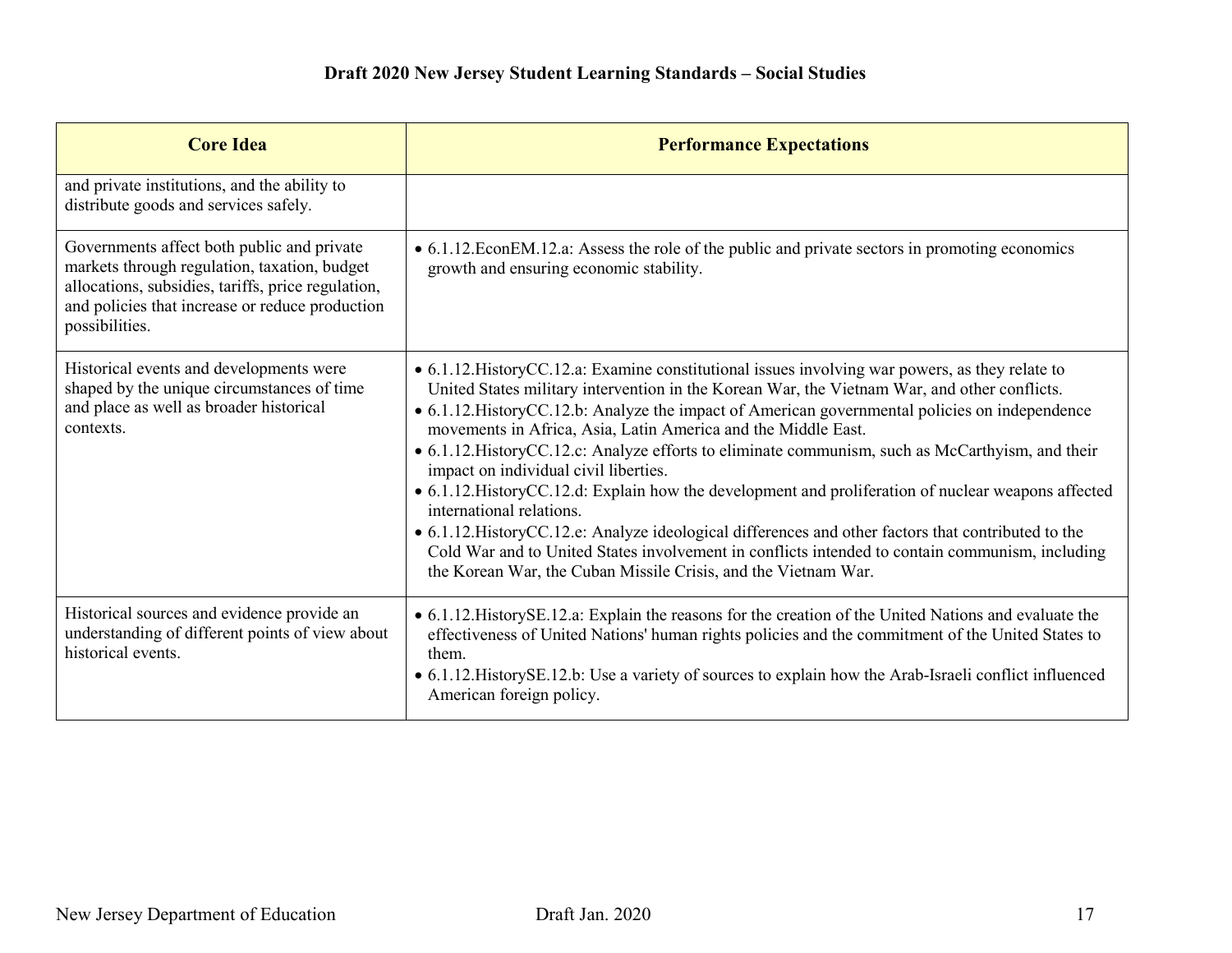## **Era 13. Postwar United States: Civil Rights and Social Change**

The Civil Rights movement marked a period of social turmoil and political reform, resulting in the expansion of rights and opportunities for individuals and groups previously discriminated against.

| <b>Core Idea</b>                                                                                                                                                                                                    | <b>Performance Expectations</b>                                                                                                                                                                                                                                                                                                                                                                                      |
|---------------------------------------------------------------------------------------------------------------------------------------------------------------------------------------------------------------------|----------------------------------------------------------------------------------------------------------------------------------------------------------------------------------------------------------------------------------------------------------------------------------------------------------------------------------------------------------------------------------------------------------------------|
| Civic and political institutions address social<br>and political problems at the local, state, tribal,<br>national, and/or international level.                                                                     | • 6.1.12. Civics PI.13.a: Craft an argument as to the effectiveness of the New Jersey Constitution of<br>1947, New Jersey Supreme Court decisions (i.e., Hedgepeth and Williams v. Trenton Board of<br>Education), and New Jersey's laws in eliminating segregation and discrimination.                                                                                                                              |
| Social and political systems throughout time<br>have promoted and denied civic virtues and<br>democratic principles.                                                                                                | • 6.1.12. Civics DP.13.a: Analyze the effectiveness of national legislation, policies, and Supreme<br>Court decisions in promoting civil liberties and equal opportunities (i.e., the Civil Rights Act, the<br>Voting Rights Act, the Equal Rights Amendment, Title VII, Title IX, Affirmative Action, Brown v.<br>Board of Education, and Roe v. Wade).                                                             |
| Demographic shifts and migration patterns<br>both influence and are impacted by social,<br>economic, and political systems.                                                                                         | • 6.1.12. GeoPP.13.a: Make evidence-based inferences to determine the factors that led to migration<br>from American cities to suburbs in the 1950s and 1960s and describe how this movement impacted<br>cities.<br>• 6.1.12. GeoPP.13.b: Use quantitative data and other sources to describe the extent to which changes<br>in national policy impacted immigration to New Jersey and the United States after 1965. |
| Political and economic decisions throughout<br>time have influenced cultural and<br>environmental characteristics of various places<br>and regions.                                                                 | • 6.1.12. GeoHE.13.a: Construct an argument on the effectiveness of environmental movements, their<br>influence on public attitudes, and the efficacy of the government's environmental protection<br>agencies and laws.                                                                                                                                                                                             |
| Advancements in technology and investments<br>in capital goods and human capital increase<br>economic growth and standards of living.                                                                               | • 6.1.12. EconNE.13.a: Relate American economic expansion after World War II to increased<br>consumer demand.                                                                                                                                                                                                                                                                                                        |
| Since most choices involve a little more of one<br>thing and a little less of something else,<br>economic decision making includes weighing<br>the additional benefit of the action against the<br>additional cost. | • 6.1.12. EconEM.13.a: Explain how individuals and organizations used economic measures (e.g., the<br>Montgomery Bus Boycott, sit downs) as weapons in the struggle for civil and human rights.                                                                                                                                                                                                                      |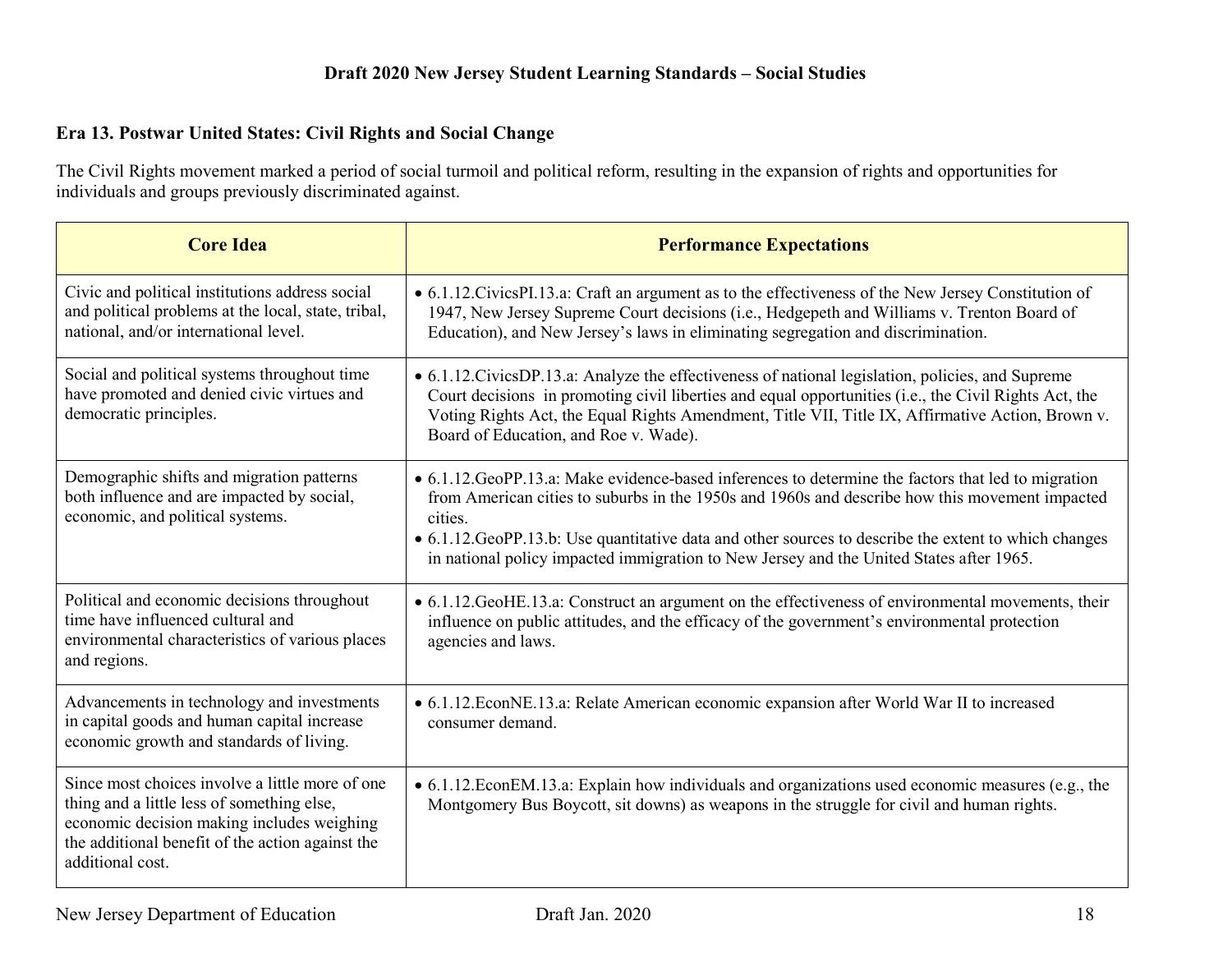| <b>Core Idea</b>                                                                                                                                                          | <b>Performance Expectations</b>                                                                                                                                                                                                                                                                                                                                                                                              |
|---------------------------------------------------------------------------------------------------------------------------------------------------------------------------|------------------------------------------------------------------------------------------------------------------------------------------------------------------------------------------------------------------------------------------------------------------------------------------------------------------------------------------------------------------------------------------------------------------------------|
| Governments and financial institutions<br>influence monetary and fiscal policies.                                                                                         | • 6.1.12. EconNE.13.a: Evaluate the effectiveness of economic policies that sought to combat post-<br>World War II inflation.<br>• 6.1.12. EconNE.13.b: Evaluate the effectiveness of social legislation that was enacted to end<br>poverty in the 1960s and today by assessing the economic impact on the economy (e.g., inflation,<br>recession, taxation, deficit spending, employment, education).                       |
| Understanding the interrelated patterns of<br>change by examining multiple events allows<br>for a clearer understanding of the significance<br>of individuals and groups. | • 6.1.12. History CC.13.a: Compare and contrast the leadership and ideology of Martin Luther King,<br>Jr., and Malcolm X during the Civil Rights Movement, and evaluate their legacies.<br>• 6.1.12. History CC.13.b: Explore the reasons for the changing role of women in the labor force in<br>post-WWII America and determine its impact on society, politics, and the economy.                                          |
| Historical events and developments were<br>shaped by the unique circumstances of time<br>and place as well as broader historical<br>contexts.                             | • 6.1.12. History CC.13.c: Determine the impetus for the Civil Rights Movement and generate an<br>evidence-based argument that evaluates the federal actions taken to ensure civil rights for African<br>Americans.<br>• 6.1.12. History CC.13.d: Analyze the successes and failures of women's rights organizations, the<br>American Indian Movement, and La Raza in their pursuit of civil rights and equal opportunities. |
| Complex interacting factors influence people's<br>perspective.                                                                                                            | • 6.1.12. History UP.13.a: Determine the extent to which suburban living and television supported<br>conformity and stereotyping during this time period, while new music, art, and literature acted as<br>catalysts for the counterculture movement.                                                                                                                                                                        |
| Historical sources and evidence provide an<br>understanding of different points of view about<br>historical events.                                                       | • 6.1.12. HistorySE.13.a: Use a variety of sources to explain the relationship between the changing<br>role of women in the labor force and changes in family structure.                                                                                                                                                                                                                                                     |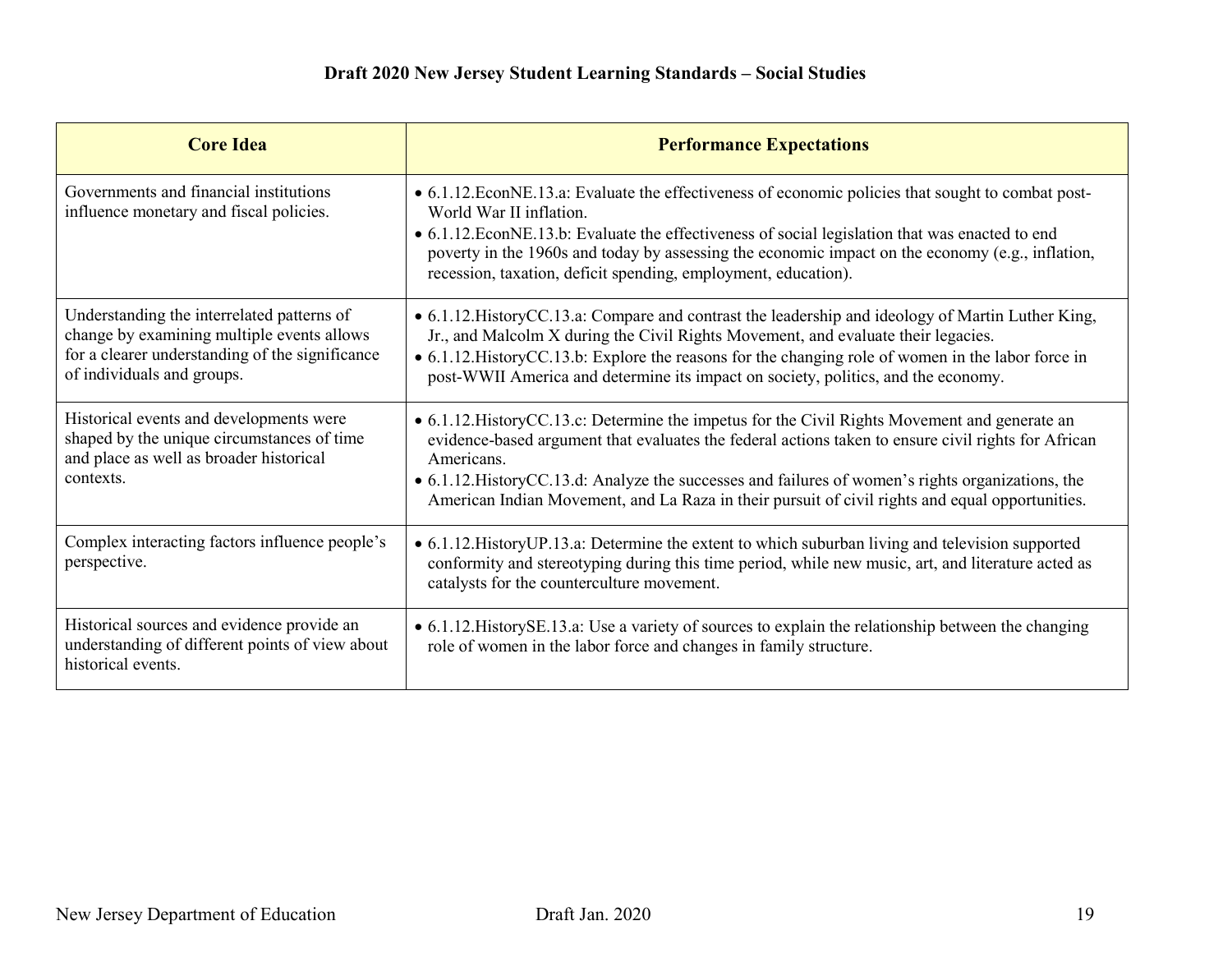#### **Era 14. Contemporary United States: Domestic Policies**

Differing views on government's role in social and economic issues led to greater partisanship in government decision making. The increased economic prosperity and opportunities experienced by many masked growing tensions and disparities experienced by some individuals and groups. Immigration, educational opportunities, and social interaction have led to the growth of a multicultural society with varying values and perspectives.

| <b>Core Idea</b>                                                                                                                                                                                                                                                                         | <b>Performance Expectations</b>                                                                                                                                                                                                                                                                                                                                                                                                                                                                                                                                                                                                                                                                                              |
|------------------------------------------------------------------------------------------------------------------------------------------------------------------------------------------------------------------------------------------------------------------------------------------|------------------------------------------------------------------------------------------------------------------------------------------------------------------------------------------------------------------------------------------------------------------------------------------------------------------------------------------------------------------------------------------------------------------------------------------------------------------------------------------------------------------------------------------------------------------------------------------------------------------------------------------------------------------------------------------------------------------------------|
| Civic and political institutions address social<br>and political problems at the local, state,<br>tribal, national, and/or international level.                                                                                                                                          | • 6.1.12. Civics PI.14. a: Draw from multiple perspectives to evaluate the effectiveness and fairness of<br>the processes by which local, state, and national officials are elected.                                                                                                                                                                                                                                                                                                                                                                                                                                                                                                                                         |
| Constitutions establish a system of<br>government that has powers, responsibilities,<br>and limits that can change over time.                                                                                                                                                            | • 6.1.12. Civics PI. 14. b: Use case studies and evidence to evaluate the effectiveness of the checks and<br>balances system in preventing one branch of national government from usurping too much power<br>during contemporary times.<br>• 6.1.12. Civics PI.14. c: Analyze how the Supreme Court has interpreted the Constitution to define<br>and expand individual rights and use evidence to document the long-term impact of these<br>decisions on the protection of civil and human rights.<br>• 6.1.12. Civics PI.14.d: Use primary sources representing multiple perspectives and data to<br>determine the effectiveness of the federal government in addressing health care, income equality,<br>and immigration. |
| An understanding of the role of an individual<br>as a member of a state, the rights and<br>responsibilities of citizens, how civic values<br>are determined and practiced, and examples of<br>how civic identity and values in one place are<br>different in other places, is essential. | • 6.1.12. Civics CM.14.a: Analyze how the Supreme Court has interpreted the Constitution to define<br>the rights of the individual and evaluate the impact on public policies.<br>• 6.1.12. Civics CM.14.b: Use a variety of evidence, including quantitative data, to evaluate the<br>impact community groups and state policies have had on increasing the youth vote.                                                                                                                                                                                                                                                                                                                                                     |
| Civic deliberation requires civic dispositions,<br>attentiveness to multiple perspectives,<br>and understanding diverse perspectives.                                                                                                                                                    | • 6.1.12. Civics PD.14.a: Draw from multiple perspectives and cite evidence to explain the<br>conflicting ideologies and actions of political parties regarding spending priorities, the role of<br>government in the economy, and social reforms.                                                                                                                                                                                                                                                                                                                                                                                                                                                                           |
| Personal interests and perspectives impact the<br>application of civic virtues, democratic                                                                                                                                                                                               | • 6.1.12. Civics DP.14. a: Draw from multiple perspectives and cite evidence to determine the extent<br>to which nongovernmental organizations, special interest groups, third party political groups, and<br>the media affect public policy.                                                                                                                                                                                                                                                                                                                                                                                                                                                                                |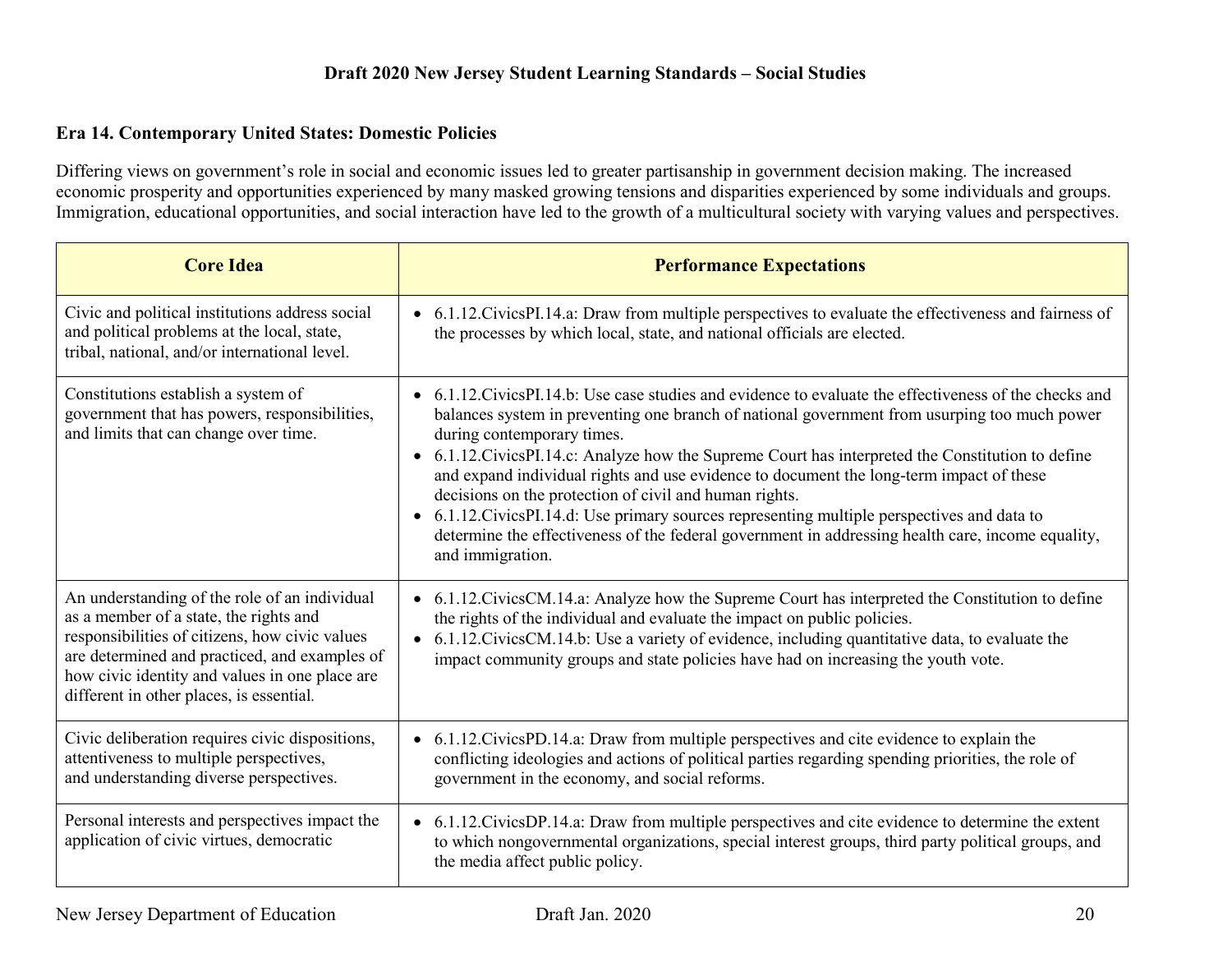| <b>Core Idea</b>                                                                                                                                                                      | <b>Performance Expectations</b>                                                                                                                                                                                                                                                                                                                                                                                                                        |
|---------------------------------------------------------------------------------------------------------------------------------------------------------------------------------------|--------------------------------------------------------------------------------------------------------------------------------------------------------------------------------------------------------------------------------------------------------------------------------------------------------------------------------------------------------------------------------------------------------------------------------------------------------|
| principles, constitutional rights, and human<br>rights.                                                                                                                               |                                                                                                                                                                                                                                                                                                                                                                                                                                                        |
| Demographic shifts and migration patterns<br>both influence and are impacted by social,<br>economic, and political systems.                                                           | • 6.1.12.GeoPP.14.a: Use data and other evidence to determine the impact of recent immigration<br>and migration patterns in New Jersey and the United States on demographic, social, economic, and<br>political issues.<br>6.1.12. GeoPP.14.b: Use evidence to document how regionalization, urbanization, and<br>$\bullet$<br>suburbanization have led to social and economic reform movements in New Jersey and the United<br>States.                |
| Political and economic decisions throughout<br>time have influenced cultural and<br>environmental characteristics of various<br>places and regions.                                   | • 6.1.12. GeoHE.14.a: Evaluate the impact of individual, business, and government decisions and<br>actions on the environment and climate change and assess the efficacy of government policies and<br>agencies in New Jersey and the United States in addressing these decisions.                                                                                                                                                                     |
| Governments and financial institutions<br>influence monetary and fiscal policies.                                                                                                     | • 6.1.12. EconNE.14.a: Use economic indicators to evaluate the effectiveness of state and national<br>fiscal (i.e., government spending and taxation) and monetary (i.e., interest rates) policies.<br>• 6.1.12. GeoNE.14.a: Use financial and economic data to determine the causes of the financial<br>collapse of 2008 and evaluate the effectiveness of the government's attempts to alleviate the<br>hardships brought on by the Great Recession. |
| Societies make decisions about how to<br>produce and distribute goods and services and<br>these decisions are influenced by the control<br>of the means of production.                | • 6.1.12. EconET.14.a: Use current events to judge what extent the government should intervene at<br>the local, state, and national levels on issues related to the economy.<br>• 6.1.12. EconET.14.b: Analyze economic trends, income distribution, labor participation (i.e.,<br>employment, the composition of the work force), and government and consumer debt and their<br>impact on society.                                                    |
| The specialization of labor leads to greater<br>efficiency in the means of production and the<br>circular flow of goods and services between<br>markets through a medium of exchange. | • 6.1.12. EconEM.14.a: Relate the changing manufacturing, service, science, and technology<br>industries and educational opportunities to the economy and social dynamics in New Jersey.                                                                                                                                                                                                                                                               |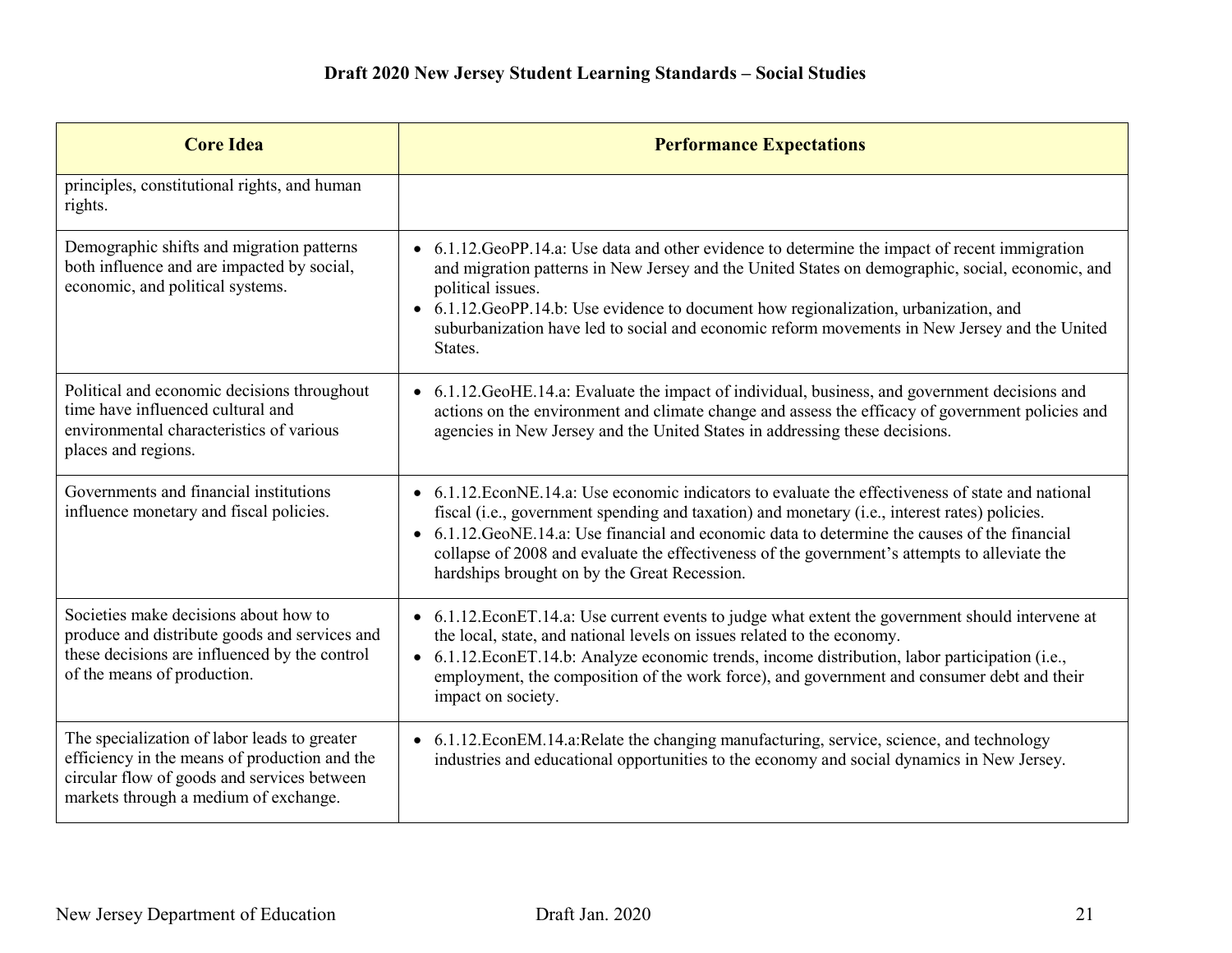| <b>Core Idea</b>                                                                                                                              | <b>Performance Expectations</b>                                                                                                                                                                                                                                                                                                                                                                                                                                                                                                                                                                                                                             |
|-----------------------------------------------------------------------------------------------------------------------------------------------|-------------------------------------------------------------------------------------------------------------------------------------------------------------------------------------------------------------------------------------------------------------------------------------------------------------------------------------------------------------------------------------------------------------------------------------------------------------------------------------------------------------------------------------------------------------------------------------------------------------------------------------------------------------|
| Evidence from multiple relevant historical<br>sources and interpretations can be used to<br>develop a reasoned argument about the past.       | • 6.1.12. History CA.14.a: Analyze campaign speeches and debates and other sources to determine<br>the extent to which presidential candidates' rhetoric was inclusive, expansive, stereotypical or<br>biased.<br>• 6.1.12. History CA.14.b: Create an evidence-based argument that assesses the effectiveness of<br>actions taken to address the causes of continuing racial tensions and violence.<br>6.1.12. History CA.14.c: Determine the influence of multicultural beliefs, products (i.e., art, food,<br>$\bullet$<br>music, and literature), and practices in shaping contemporary American culture.                                               |
| Chronological sequencing serves as a tool for<br>analyzing past and present events.                                                           | • 6.1.12. History CC. 14.a: Develop an argument based on a variety of sources that compares George<br>HW Bush's Iraqi policy with George W. Bush's.                                                                                                                                                                                                                                                                                                                                                                                                                                                                                                         |
| Historical sources and evidence provide an<br>understanding of different points of view<br>about historical events.                           | • 6.1.12. HistorySE.14.a: Explore the various ways women, racial and ethnic minorities, the LGBTQ<br>community, and individuals with disabilities have met contributed to the American economy,<br>politics and society.<br>6.1.12. History SE.14.b: Use a variety of sources from diverse perspective to analyze the social,<br>$\bullet$<br>economic and political contributions of marginalized and underrepresented groups and/or<br>individuals.<br>• 6.1.12. History SE.14.c: Analyze the use of eminent domain in New Jersey and the United States<br>from the perspective of local, state, and the federal government as it relates to the economy. |
| Complex interacting factors influence<br>people's perspective.                                                                                | • 6.1.12. History CC.14.b: Determine how the 9/11 attacks contributed to the debate over national<br>security and civil liberties.                                                                                                                                                                                                                                                                                                                                                                                                                                                                                                                          |
| Historical events and developments were<br>shaped by the unique circumstances of time<br>and place as well as broader historical<br>contexts. | • 6.1.12. History CC.14.c: Make evidenced-based inferences about the role of partisan politics in<br>presidential impeachments and trials.<br>• 6.1.12. History CC.14.d: Evaluate the decisions to wage war in Iraq and Afghanistan after the 9/11<br>attacks.<br>• 6.1.12. History CC.14.e: Evaluate the role of religion on cultural and social mores, public opinion,<br>and political decisions.                                                                                                                                                                                                                                                        |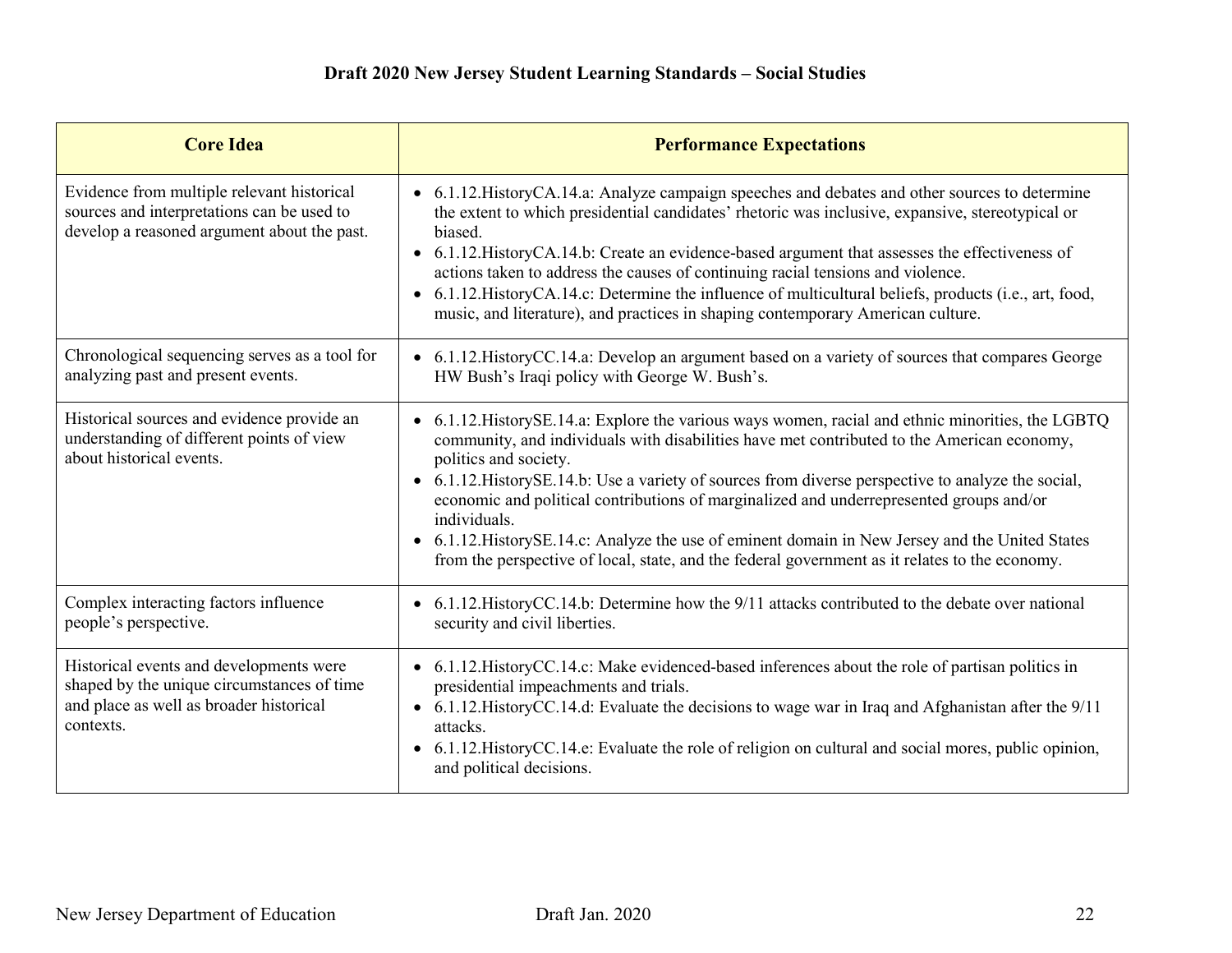## **Era 15. Contemporary United States: International Policies**

The United States has used various methods to achieve foreign policy goals that affect the global balance of power, national security, other national interests, and the development of democratic societies.

| <b>Core Idea</b>                                                                                                                                                                                                                                   | <b>Performance Expectations</b>                                                                                                                                                                                                                                                                                                                                                                                                                                                                                                                                                                                                                                                                                            |
|----------------------------------------------------------------------------------------------------------------------------------------------------------------------------------------------------------------------------------------------------|----------------------------------------------------------------------------------------------------------------------------------------------------------------------------------------------------------------------------------------------------------------------------------------------------------------------------------------------------------------------------------------------------------------------------------------------------------------------------------------------------------------------------------------------------------------------------------------------------------------------------------------------------------------------------------------------------------------------------|
| Historical, contemporary, and emerging<br>processes, rules, and laws/policies address a<br>variety of civic issues requiring<br>interpretations as societies change in an<br>effort to promote the common good and<br>protecting citizens' rights. | • 6.1.12. Civics PR.15.a: Analyze the factors that led to the fall of communism in Eastern European<br>countries and the Soviet Union and determine how the fall influenced the global power structure.                                                                                                                                                                                                                                                                                                                                                                                                                                                                                                                    |
| Governments around the world support<br>universal human rights to varying degrees.                                                                                                                                                                 | • 6.1.12. Civics HR. 15.a: Evaluate the role of diplomacy in international conflicts and policies relating<br>to refugees and asylum seekers.                                                                                                                                                                                                                                                                                                                                                                                                                                                                                                                                                                              |
| Multiple economic indicators are used to<br>measure the health of an economy.                                                                                                                                                                      | • 6.1.12. EconNE.15.a: Assess economic priorities related to international and domestic needs, as<br>reflected in the national budget.                                                                                                                                                                                                                                                                                                                                                                                                                                                                                                                                                                                     |
| Historical events and developments were<br>shaped by the unique circumstances of time<br>and place as well as broader historical<br>contexts.                                                                                                      | • 6.1.12. History CC.15.a: Assess the impact of the arms race and the proliferation of nuclear weapons<br>on world power, security, and national foreign policy.<br>• 6.1.12. HistoryCC.15.b: Analyze the impact of United States support for the policies and actions of<br>the United Nations ( <i>i.e.</i> , the International Declaration of Human Rights and the United Nations<br>Sustainability Goals) and other international organizations.<br>• 6.1.12. History CC.15.c: Evaluate the effectiveness of United States policies and actions in supporting<br>the economic and democratic growth of developing nations.                                                                                             |
| Historical sources and evidence provide an<br>understanding of different points of view<br>about historical events.                                                                                                                                | • 6.1.12. History SE.15.a: Explain how and why religious tensions, historic differences, and a western<br>dependence on oil in the Middle East have led to international conflicts and analyze the effectiveness<br>of United States policy and actions in bringing peaceful resolutions to the region.<br>• 6.1.12. HistorySE.15.b: Analyze the reasons for terrorism and the impact that terrorism has had on<br>individuals and government policies and assess the effectiveness of actions taken by the United States<br>and other nations to prevent terrorism.<br>• 6.1.12. HistorySE.15.c: Evaluate the role of diplomacy in developing peaceful relations, alliances, and<br>global agreements with other nations. |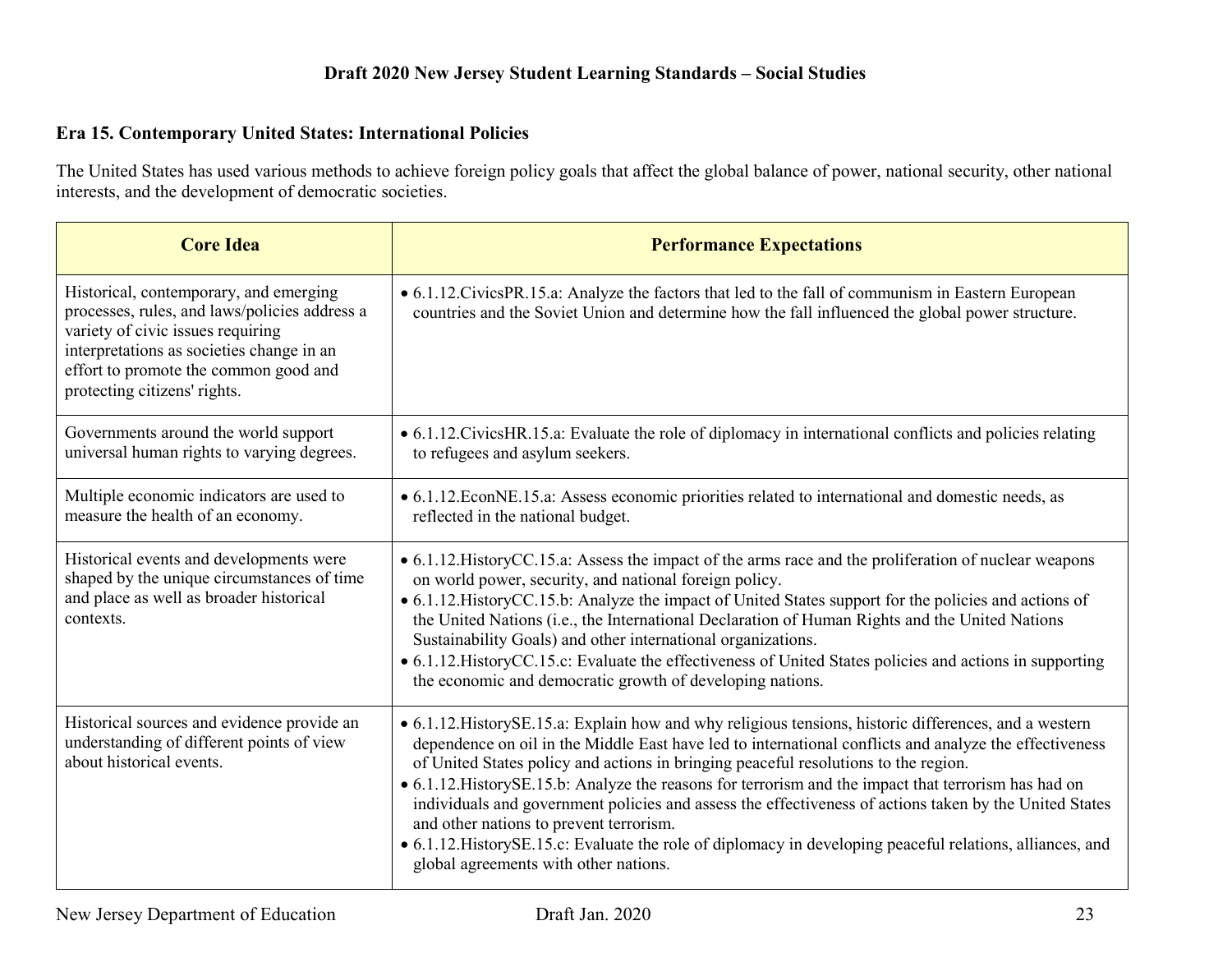## **Era 16. Contemporary United States: Interconnected Global Society**

Scientific and technological changes have dramatically affected the economy, the nature of work, education, and social interactions.

| <b>Core Idea</b>                                                                                                                                                                                                                                           | <b>Performance Expectation</b>                                                                                                                                                                                                                                                                       |
|------------------------------------------------------------------------------------------------------------------------------------------------------------------------------------------------------------------------------------------------------------|------------------------------------------------------------------------------------------------------------------------------------------------------------------------------------------------------------------------------------------------------------------------------------------------------|
| Civic participation and deliberation are<br>essential characteristics of productive<br>citizenship.                                                                                                                                                        | • 6.1.12. Civics PD.16.a: Construct a claim to describe how media and technology has impacted civic<br>participation and deliberation.                                                                                                                                                               |
| Historical, contemporary, and emerging<br>processes, rules, and laws/policies address a<br>variety of civic issues requiring<br>interpretations as societies change in an<br>effort to promote the common good and<br>protecting citizens' rights.         | • 6.1.12. Civics PR. 16.a: Analyze government efforts to address intellectual property rights, personal<br>privacy, and other ethical issues in science, medicine, and business that arise from the global use of<br>new technologies.                                                               |
| Long-term climate variability has influenced<br>human migration and settlement patterns,<br>resource use, and land uses at local-to-global<br>scales.                                                                                                      | • 6.1.12. GeoHE16.a: Explain why natural resources (i.e., fossil fuels, food, and water) continue to be a<br>source of conflict and analyze how the United States and other nations have addressed issues<br>concerning the distribution and sustainability of natural resources and climate change. |
| Global economic activities involve decisions<br>based on national interests, the exchange of<br>different units of exchange, decisions of<br>public and private institutions, and the ability<br>to distribute goods and services without<br>interruption. | • 6.1.12. EconGE.16.a: Use quantitative data and other sources to assess the impact of international<br>trade, global business organizations, and overseas competition on the United States economy and<br>workforce.                                                                                |
| Advancements in technology and<br>investments in capital goods and human<br>capital increase economic growth and<br>standards of living.                                                                                                                   | • 6.1.12. EconNE. 16.a: Make evidenced-base inferences regarding the impact of technology on the<br>global workforce and on entrepreneurship.<br>• 6.1.12. EconNE.16.b: Evaluate the economic, political, and social impact of new and emerging<br>technologies on individuals and nations.          |